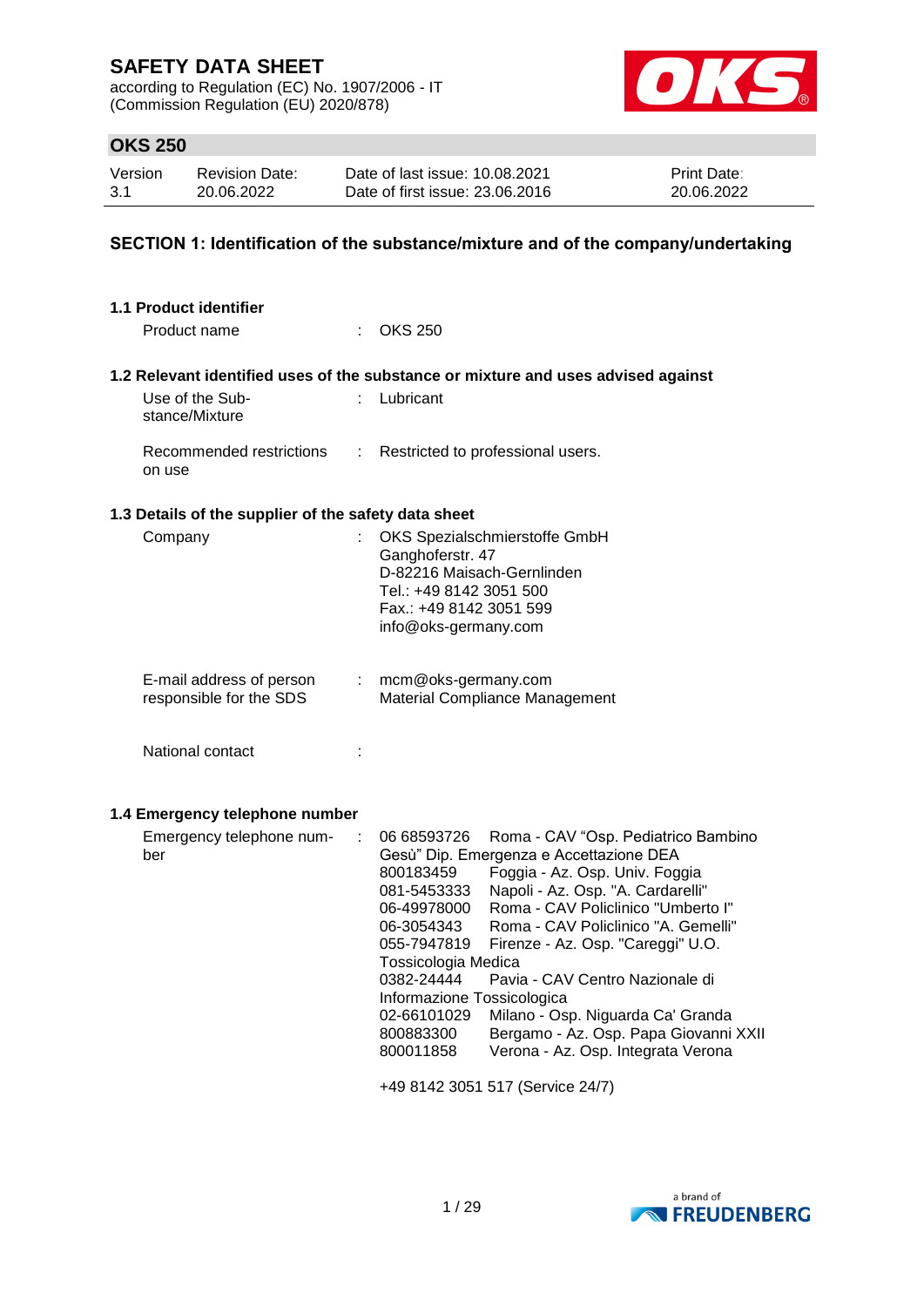according to Regulation (EC) No. 1907/2006 - IT (Commission Regulation (EU) 2020/878)



## **OKS 250**

| Version | <b>Revision Date:</b> | Date of last issue: 10.08.2021  | Print Date: |
|---------|-----------------------|---------------------------------|-------------|
| 3.1     | 20.06.2022            | Date of first issue: 23,06,2016 | 20.06.2022  |

## **SECTION 2: Hazards identification**

## **2.1 Classification of the substance or mixture**

| Classification (REGULATION (EC) No 1272/2008)       |                                                               |
|-----------------------------------------------------|---------------------------------------------------------------|
| Skin irritation, Category 2                         | H315: Causes skin irritation.                                 |
| Serious eye damage, Category 1                      | H318: Causes serious eye damage.                              |
| Short-term (acute) aquatic hazard, Cate-<br>gory 1  | H400: Very toxic to aquatic life.                             |
| Long-term (chronic) aquatic hazard, Cat-<br>egory 3 | H412: Harmful to aquatic life with long lasting ef-<br>fects. |

## **2.2 Label elements**

| Labelling (REGULATION (EC) No 1272/2008) |  |                                              |                                                                                                                                                                                                                    |  |  |  |
|------------------------------------------|--|----------------------------------------------|--------------------------------------------------------------------------------------------------------------------------------------------------------------------------------------------------------------------|--|--|--|
| Hazard pictograms                        |  |                                              |                                                                                                                                                                                                                    |  |  |  |
| Signal word                              |  | Danger                                       |                                                                                                                                                                                                                    |  |  |  |
| Hazard statements                        |  | H315<br>H318<br>H410                         | Causes skin irritation.<br>Causes serious eye damage.<br>Very toxic to aquatic life with long lasting<br>effects.                                                                                                  |  |  |  |
| Precautionary statements                 |  | <b>Prevention:</b>                           |                                                                                                                                                                                                                    |  |  |  |
|                                          |  | P <sub>264</sub><br>P273<br>P <sub>280</sub> | Wash skin thoroughly after handling.<br>Avoid release to the environment.<br>Wear protective gloves/ eye protection/ face<br>protection.                                                                           |  |  |  |
|                                          |  | <b>Response:</b>                             |                                                                                                                                                                                                                    |  |  |  |
|                                          |  |                                              | $P305 + P351 + P338 + P310$ IF IN EYES: Rinse cautiously<br>with water for several minutes. Remove<br>contact lenses, if present and easy to do.<br>Continue rinsing. Immediately call a<br>POISON CENTER/ doctor. |  |  |  |
|                                          |  | P332 + P313                                  | If skin irritation occurs: Get medical advice/<br>attention.                                                                                                                                                       |  |  |  |
|                                          |  | P391                                         | Collect spillage.                                                                                                                                                                                                  |  |  |  |

## **Hazardous components which must be listed on the label:**

calcium dihydroxide

### **Additional Labelling**

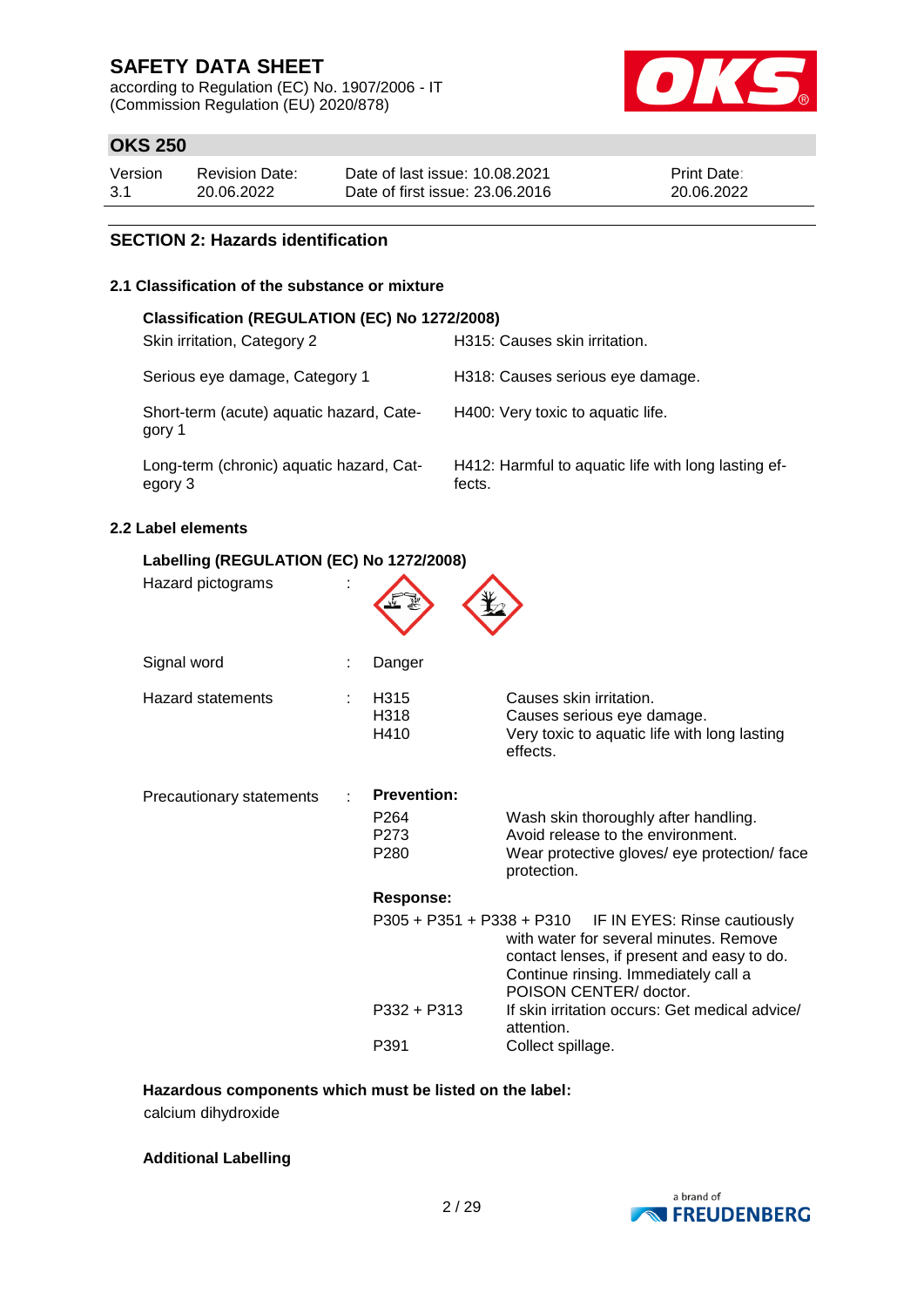according to Regulation (EC) No. 1907/2006 - IT (Commission Regulation (EU) 2020/878)



## **OKS 250**

| Version<br>3.1     | <b>Revision Date:</b><br>20.06.2022 |       | Date of last issue: 10.08.2021<br>Date of first issue: 23.06.2016 |                                                                                                                                                |  | Print Date:<br>20.06.2022 |
|--------------------|-------------------------------------|-------|-------------------------------------------------------------------|------------------------------------------------------------------------------------------------------------------------------------------------|--|---------------------------|
| <b>EUH208</b>      |                                     |       |                                                                   | Contains Molybdenum trioxide, reaction products with bis[O,O-bis(2-ethylhexyl)]<br>hydrogen dithiophosphate. May produce an allergic reaction. |  |                           |
| EUH <sub>212</sub> |                                     | dust. |                                                                   | Warning! Hazardous respirable dust may be formed when used. Do not breathe                                                                     |  |                           |

## **2.3 Other hazards**

This substance/mixture contains no components considered to be either persistent, bioaccumulative and toxic (PBT), or very persistent and very bioaccumulative (vPvB) at levels of 0.1% or higher.

Ecological information: The substance/mixture does not contain components considered to have endocrine disrupting properties according to REACH Article 57(f) or Commission Delegated regulation (EU) 2017/2100 or Commission Regulation (EU) 2018/605 at levels of 0.1% or higher.

Toxicological information: The substance/mixture does not contain components considered to have endocrine disrupting properties according to REACH Article 57(f) or Commission Delegated regulation (EU) 2017/2100 or Commission Regulation (EU) 2018/605 at levels of 0.1% or higher.

## **SECTION 3: Composition/information on ingredients**

### **3.2 Mixtures**

Chemical nature : Synthetic hydrocarbon oil solid lubricant polyurea

### **Components**

| Chemical name                                                                                                                         | CAS-No.<br>EC-No.<br>Index-No.<br><b>Registration number</b> | Classification                                                                                                    | specific concen-<br>tration limit<br>M-Factor<br><b>Notes</b><br>Acute toxicity<br>estimate | Concentration<br>(% w/w) |
|---------------------------------------------------------------------------------------------------------------------------------------|--------------------------------------------------------------|-------------------------------------------------------------------------------------------------------------------|---------------------------------------------------------------------------------------------|--------------------------|
| calcium dihydroxide                                                                                                                   | 1305-62-0<br>215-137-3<br>01-2119475151-45-<br>XXXX          | Skin Irrit.2; H315<br>Eye Dam.1; H318<br>STOT SE3; H335                                                           |                                                                                             | $>= 10 - 20$             |
| Amines, N-C16-C18-<br>alkyl-(evennumbered,<br>C <sub>18</sub> unsaturated)<br>propane-1,3-<br>diaminium di[(9Z)-<br>octadec-9-enoate] | 800-362-7<br>01-2119974117-33-<br><b>XXXX</b>                | Skin Irrit.2; H315<br>Eye Irrit.2; H319<br>STOT RE2; H373<br>Aquatic Acute1;<br>H400<br>Aquatic Chronic2;<br>H411 | M-Factor: 10/1                                                                              | $>= 2.5 - 10$            |
| distillates (petroleum),                                                                                                              | 64741-88-4                                                   | Asp. Tox.1; H304                                                                                                  |                                                                                             | $>= 1 - 10$              |

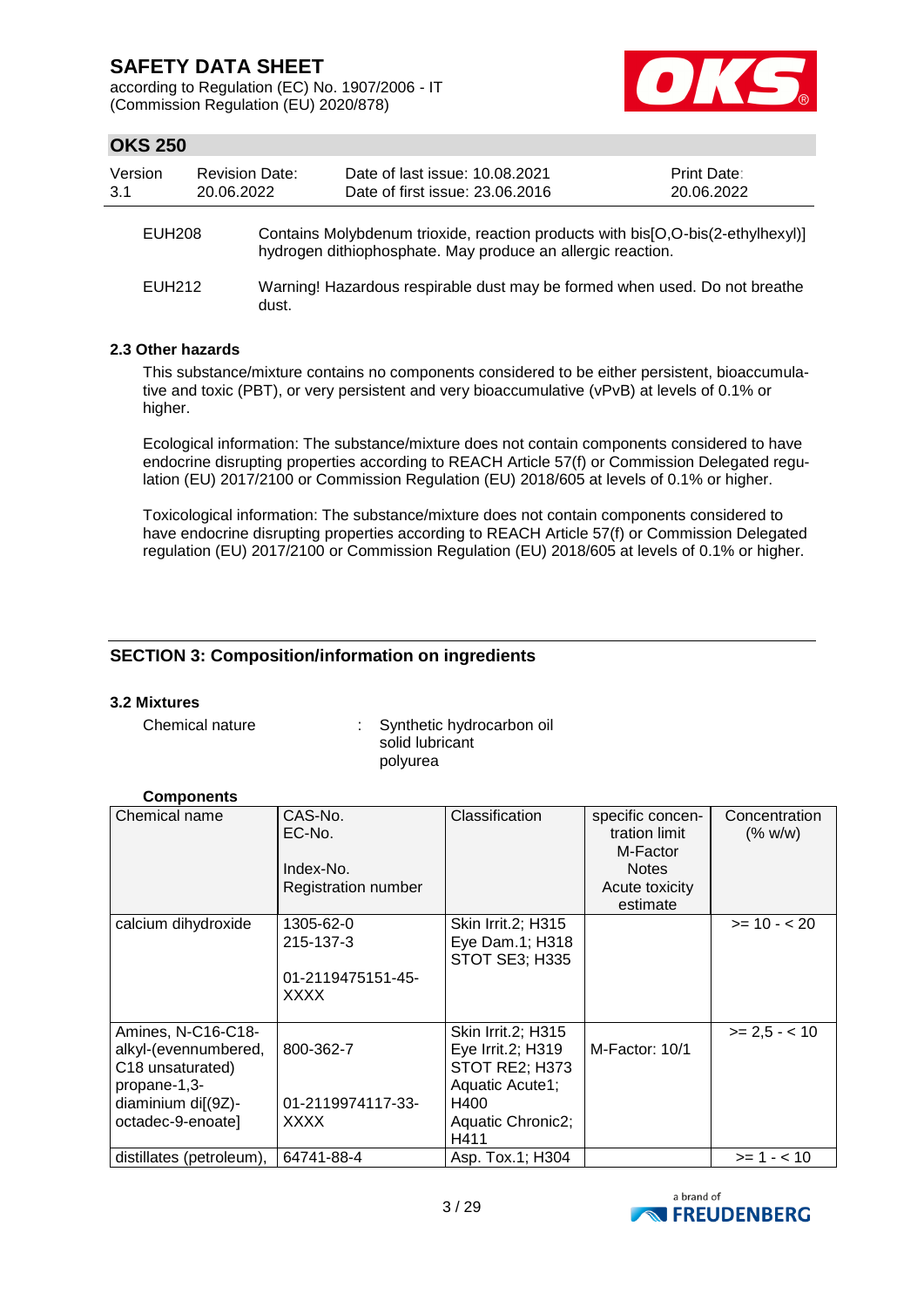according to Regulation (EC) No. 1907/2006 - IT (Commission Regulation (EU) 2020/878)



# **OKS 250**

ethylenedi(stearamide)

| UNJ ZJU                                                                                                                 |                                              |                                                      |                                                                   |                                                                                 |                           |                |
|-------------------------------------------------------------------------------------------------------------------------|----------------------------------------------|------------------------------------------------------|-------------------------------------------------------------------|---------------------------------------------------------------------------------|---------------------------|----------------|
| Version<br>3.1                                                                                                          | <b>Revision Date:</b><br>20.06.2022          |                                                      | Date of last issue: 10.08.2021<br>Date of first issue: 23.06.2016 |                                                                                 | Print Date:<br>20.06.2022 |                |
| paraffinic                                                                                                              | solvent-refined heavy                        | 265-090-8<br>649-454-00-7                            |                                                                   |                                                                                 | Note L                    |                |
| Molybdenum trioxide,<br>reaction products with<br>bis[O,O-bis(2-<br>ethylhexyl)] hydrogen<br>dithiophosphate            |                                              | 947-946-9<br>01-2120772600-59-<br>XXXX               |                                                                   | <b>Skin Irrit.2; H315</b><br>Skin Sens.1B;<br>H317<br>Aquatic Chronic4;<br>H413 |                           | $>= 0,25 - 1$  |
|                                                                                                                         | Substances with a workplace exposure limit : |                                                      |                                                                   |                                                                                 |                           |                |
| titanium dioxide; [in<br>powder form contain-<br>ing $<$ 1 % of particles<br>with aerodynamic<br>diameter $\leq 10$ µm] |                                              | 13463-67-7<br>236-675-5<br>01-2119489379-17-<br>XXXX |                                                                   | Not classified                                                                  |                           | $>= 20 - < 30$ |
| $N.N$ -                                                                                                                 |                                              | 110-30-5                                             |                                                                   | Not classified                                                                  |                           | $>= 1 - < 10$  |

For explanation of abbreviations see section 16.

xxxx

203-755-6

01-2119487304-36-

## **SECTION 4: First aid measures**

### **4.1 Description of first aid measures**

| If inhaled              | : Remove person to fresh air. If signs/symptoms continue, get<br>medical attention.<br>Keep patient warm and at rest.<br>If unconscious, place in recovery position and seek medical<br>advice.<br>Keep respiratory tract clear.<br>If breathing is irregular or stopped, administer artificial respira-<br>tion. |
|-------------------------|-------------------------------------------------------------------------------------------------------------------------------------------------------------------------------------------------------------------------------------------------------------------------------------------------------------------|
| In case of skin contact | Take off all contaminated clothing immediately.<br>Wash off immediately with soap and plenty of water.<br>Get medical attention immediately if irritation develops and<br>persists.<br>Wash clothing before reuse.<br>Thoroughly clean shoes before reuse.                                                        |
| In case of eye contact  | : Rinse immediately with plenty of water, also under the eyelids,<br>for at least 10 minutes.<br>Get medical attention immediately.                                                                                                                                                                               |
| If swallowed            | : Move the victim to fresh air.                                                                                                                                                                                                                                                                                   |

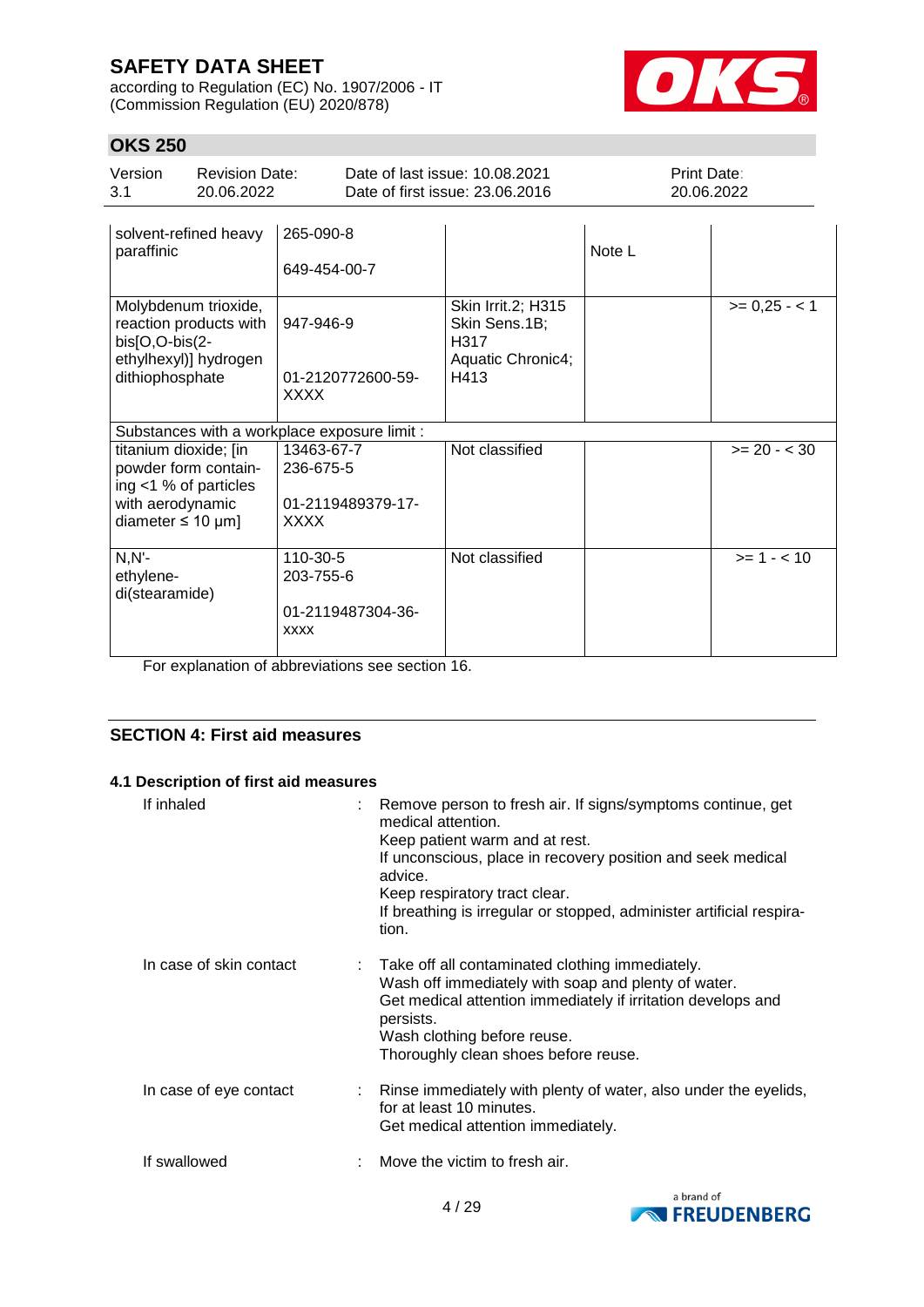according to Regulation (EC) No. 1907/2006 - IT (Commission Regulation (EU) 2020/878)



## **OKS 250**

| Version<br>3.1 |                                                                 | <b>Revision Date:</b><br>20.06.2022     |   | Date of last issue: 10.08.2021<br>Date of first issue: 23,06,2016                                                                                                                                                                                | Print Date:<br>20.06.2022 |  |  |
|----------------|-----------------------------------------------------------------|-----------------------------------------|---|--------------------------------------------------------------------------------------------------------------------------------------------------------------------------------------------------------------------------------------------------|---------------------------|--|--|
|                |                                                                 |                                         |   | If unconscious, place in recovery position and seek medical<br>advice.<br>Keep respiratory tract clear.<br>Do not induce vomiting without medical advice.<br>Obtain medical attention.<br>Never give anything by mouth to an unconscious person. |                           |  |  |
|                | 4.2 Most important symptoms and effects, both acute and delayed |                                         |   |                                                                                                                                                                                                                                                  |                           |  |  |
|                | Symptoms                                                        |                                         |   | Skin contact may provoke the following symptoms:<br>Erythema<br>Allergic appearance                                                                                                                                                              |                           |  |  |
|                | <b>Risks</b>                                                    |                                         |   | Causes skin irritation.<br>May cause an allergic skin reaction.                                                                                                                                                                                  |                           |  |  |
|                |                                                                 |                                         |   | 4.3 Indication of any immediate medical attention and special treatment needed                                                                                                                                                                   |                           |  |  |
|                | Treatment                                                       |                                         |   | The first aid procedure should be established in consultation<br>with the doctor responsible for industrial medicine.<br>Treat symptomatically.                                                                                                  |                           |  |  |
|                |                                                                 | <b>SECTION 5: Firefighting measures</b> |   |                                                                                                                                                                                                                                                  |                           |  |  |
|                |                                                                 |                                         |   |                                                                                                                                                                                                                                                  |                           |  |  |
|                |                                                                 | 5.1 Extinguishing media                 |   |                                                                                                                                                                                                                                                  |                           |  |  |
|                |                                                                 | Suitable extinguishing media            | ÷ | Use water spray, alcohol-resistant foam, dry chemical or car-<br>bon dioxide.                                                                                                                                                                    |                           |  |  |
|                | media                                                           | Unsuitable extinguishing                |   | High volume water jet                                                                                                                                                                                                                            |                           |  |  |

## **5.2 Special hazards arising from the substance or mixture**

| Hazardous combustion prod- : Carbon oxides |                       |
|--------------------------------------------|-----------------------|
| ucts                                       | Nitrogen oxides (NOx) |
|                                            | Oxides of phosphorus  |
|                                            | Metal oxides          |

## **5.3 Advice for firefighters**

| Special protective equipment<br>for firefighters | $\sim$ 100 $\sim$ | In the event of fire, wear self-contained breathing apparatus.<br>Use personal protective equipment. Exposure to decomposi-<br>tion products may be a hazard to health. |
|--------------------------------------------------|-------------------|-------------------------------------------------------------------------------------------------------------------------------------------------------------------------|
| Further information                              | ÷.                | Standard procedure for chemical fires.<br>Collect contaminated fire extinguishing water separately. This<br>must not be discharged into drains.                         |

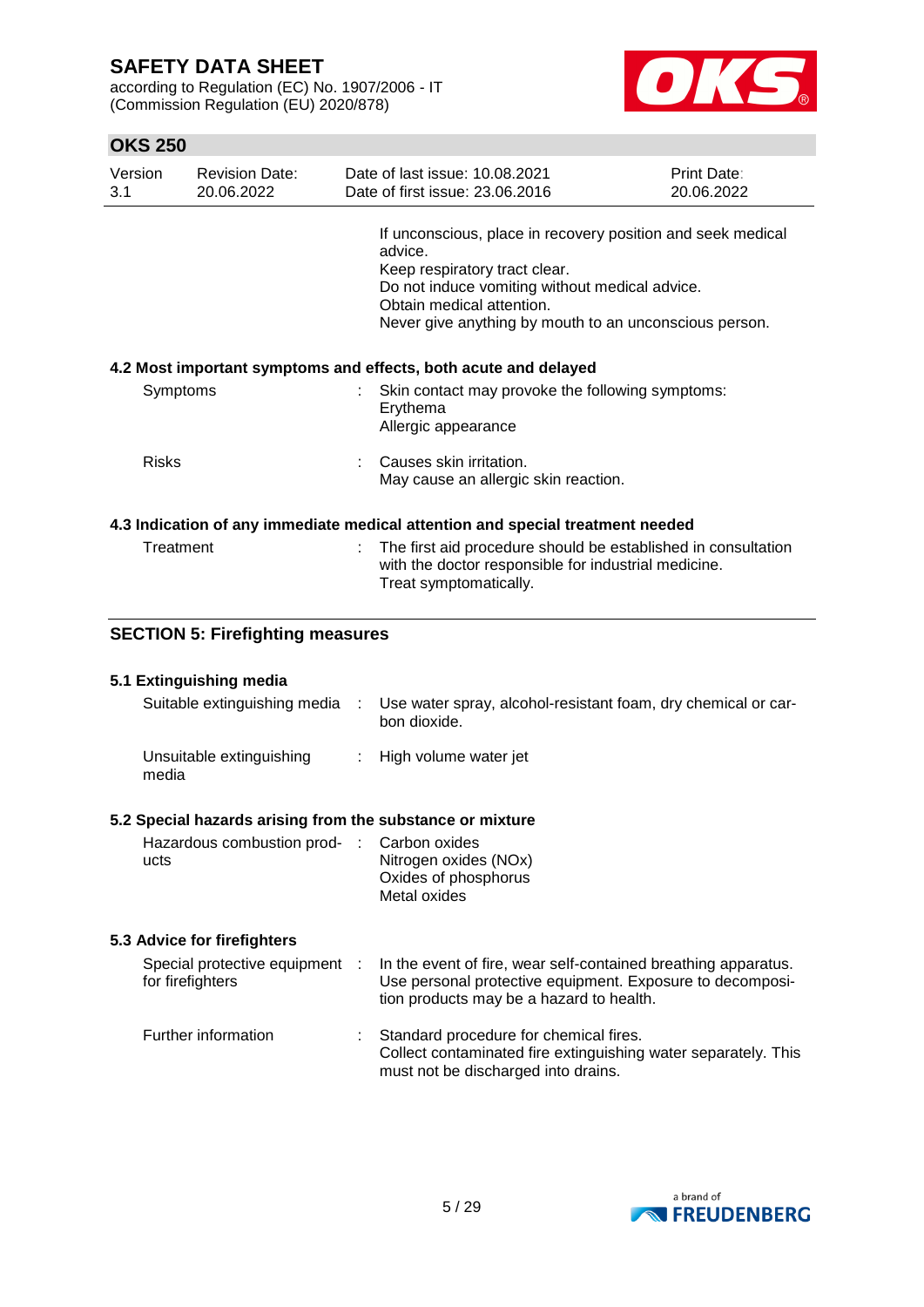according to Regulation (EC) No. 1907/2006 - IT (Commission Regulation (EU) 2020/878)



## **OKS 250**

| Version | <b>Revision Date:</b> | Date of last issue: 10.08.2021  | <b>Print Date:</b> |
|---------|-----------------------|---------------------------------|--------------------|
| 3.1     | 20.06.2022            | Date of first issue: 23.06.2016 | 20.06.2022         |

### **SECTION 6: Accidental release measures**

### **6.1 Personal precautions, protective equipment and emergency procedures**

| Personal precautions          | : Evacuate personnel to safe areas.<br>Use the indicated respiratory protection if the occupational<br>exposure limit is exceeded and/or in case of product release<br>(dust).<br>Do not breathe vapours, aerosols.<br>Refer to protective measures listed in sections 7 and 8. |
|-------------------------------|---------------------------------------------------------------------------------------------------------------------------------------------------------------------------------------------------------------------------------------------------------------------------------|
| 6.2 Environmental precautions |                                                                                                                                                                                                                                                                                 |

# Environmental precautions : Do not allow contact with soil, surface or ground water.

|  | If the product contaminates rivers and lakes or drains inform |
|--|---------------------------------------------------------------|
|  | respective authorities.                                       |

## **6.3 Methods and material for containment and cleaning up**

| Methods for cleaning up | : Clean up promptly by sweeping or vacuum.        |
|-------------------------|---------------------------------------------------|
|                         | Keep in suitable, closed containers for disposal. |

### **6.4 Reference to other sections**

For personal protection see section 8.

# **SECTION 7: Handling and storage**

### **7.1 Precautions for safe handling**

| Advice on safe handling | : Do not use in areas without adequate ventilation.<br>Avoid contact with skin and eyes.<br>For personal protection see section 8.<br>Persons with a history of skin sensitisation problems or asth-<br>ma, allergies, chronic or recurrent respiratory disease should<br>not be employed in any process in which this mixture is being<br>used.<br>Smoking, eating and drinking should be prohibited in the ap-<br>plication area.<br>Wash hands and face before breaks and immediately after<br>handling the product.<br>Do not get in eyes or mouth or on skin.<br>Do not get on skin or clothing.<br>Do not ingest.<br>Do not repack.<br>These safety instructions also apply to empty packaging which<br>may still contain product residues.<br>Keep container closed when not in use. |
|-------------------------|---------------------------------------------------------------------------------------------------------------------------------------------------------------------------------------------------------------------------------------------------------------------------------------------------------------------------------------------------------------------------------------------------------------------------------------------------------------------------------------------------------------------------------------------------------------------------------------------------------------------------------------------------------------------------------------------------------------------------------------------------------------------------------------------|
| Hygiene measures        | Wash face, hands and any exposed skin thoroughly after<br>handling.                                                                                                                                                                                                                                                                                                                                                                                                                                                                                                                                                                                                                                                                                                                         |

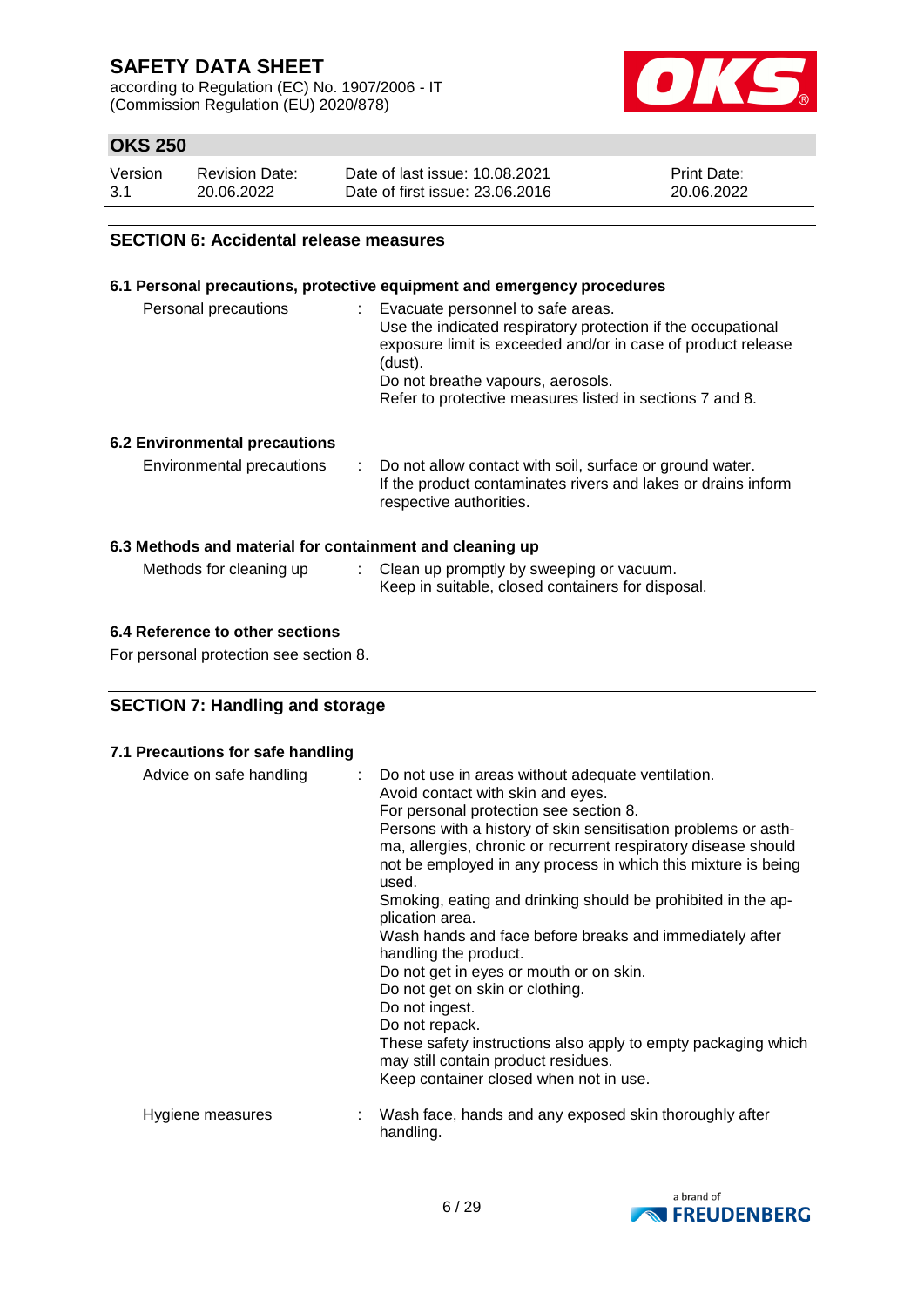according to Regulation (EC) No. 1907/2006 - IT (Commission Regulation (EU) 2020/878)



## **OKS 250**

| Version | Revision Date: | Date of last issue: 10.08.2021  | <b>Print Date:</b> |
|---------|----------------|---------------------------------|--------------------|
| 3.1     | 20.06.2022     | Date of first issue: 23.06.2016 | 20.06.2022         |

### **7.2 Conditions for safe storage, including any incompatibilities**

| Requirements for storage<br>areas and containers | Store in original container. Keep container closed when not in<br>use. Keep in a dry, cool and well-ventilated place. Containers<br>which are opened must be carefully resealed and kept upright<br>to prevent leakage. Store in accordance with the particular<br>national regulations. Keep in properly labelled containers. |
|--------------------------------------------------|--------------------------------------------------------------------------------------------------------------------------------------------------------------------------------------------------------------------------------------------------------------------------------------------------------------------------------|
| 7.3 Specific end use(s)                          |                                                                                                                                                                                                                                                                                                                                |
| Specific use(s)                                  | Specific instructions for handling, not required.                                                                                                                                                                                                                                                                              |

## **SECTION 8: Exposure controls/personal protection**

### **8.1 Control parameters**

### **Occupational Exposure Limits**

| Components        | CAS-No.   | Value type (Form<br>of exposure) | Control parameters | <b>Basis</b>  |
|-------------------|-----------|----------------------------------|--------------------|---------------|
| calcium dihydrox- | 1305-62-0 | <b>TWA (Respirable</b>           | 1 $mg/m3$          | 2017/164/EU   |
| ide               |           | fraction)                        |                    | (2017-02-01)  |
|                   |           | Further information: Indicative  |                    |               |
|                   |           | STEL (Respira-                   | $4$ mg/m $3$       | 2017/164/EU   |
|                   |           | ble fraction)                    |                    | (2017-02-01)  |
|                   |           | Further information: Indicative  |                    |               |
|                   |           | <b>TWA (Respirable</b>           | 1 $mg/m3$          | <b>IT OEL</b> |
|                   |           | fraction)                        |                    | (2020-05-19)  |
|                   |           | STEL (Respira-                   | $4$ mg/m $3$       | IT OEL        |
|                   |           | ble fraction)                    |                    | (2020-05-19)  |

## **Derived No Effect Level (DNEL) according to Regulation (EC) No. 1907/2006:**

| Substance name                                                                                                                        | End Use | Exposure routes | Potential health ef-<br>fects | Value                 |
|---------------------------------------------------------------------------------------------------------------------------------------|---------|-----------------|-------------------------------|-----------------------|
| Benzene, mono-C10-<br>13-alkyl derivs., distn.<br>residues                                                                            | Workers | Inhalation      | Long-term systemic<br>effects | $3,2$ mg/m $3$        |
|                                                                                                                                       | Workers | Skin contact    | Long-term systemic<br>effects | $4,3$ mg/kg<br>bw/day |
| calcium dihydroxide                                                                                                                   | Workers | Inhalation      | Long-term local ef-<br>fects  | 1 $mg/m3$             |
|                                                                                                                                       | Workers | Inhalation      | Acute local effects           | $4$ mg/m $3$          |
| Amines, N-C16-C18-<br>alkyl-(evennumbered,<br>C <sub>18</sub> unsaturated)<br>propane-1,3-<br>diaminium di[(9Z)-<br>octadec-9-enoate] | Workers | Skin contact    | Long-term systemic<br>effects | $0,04$ mg/kg          |
|                                                                                                                                       | Workers | Inhalation      | Long-term systemic<br>effects | $0,29$ mg/m $3$       |
| Molybdenum trioxide,<br>reaction products with                                                                                        | Workers | Inhalation      | Long-term systemic<br>effects | 4,93 mg/m3            |

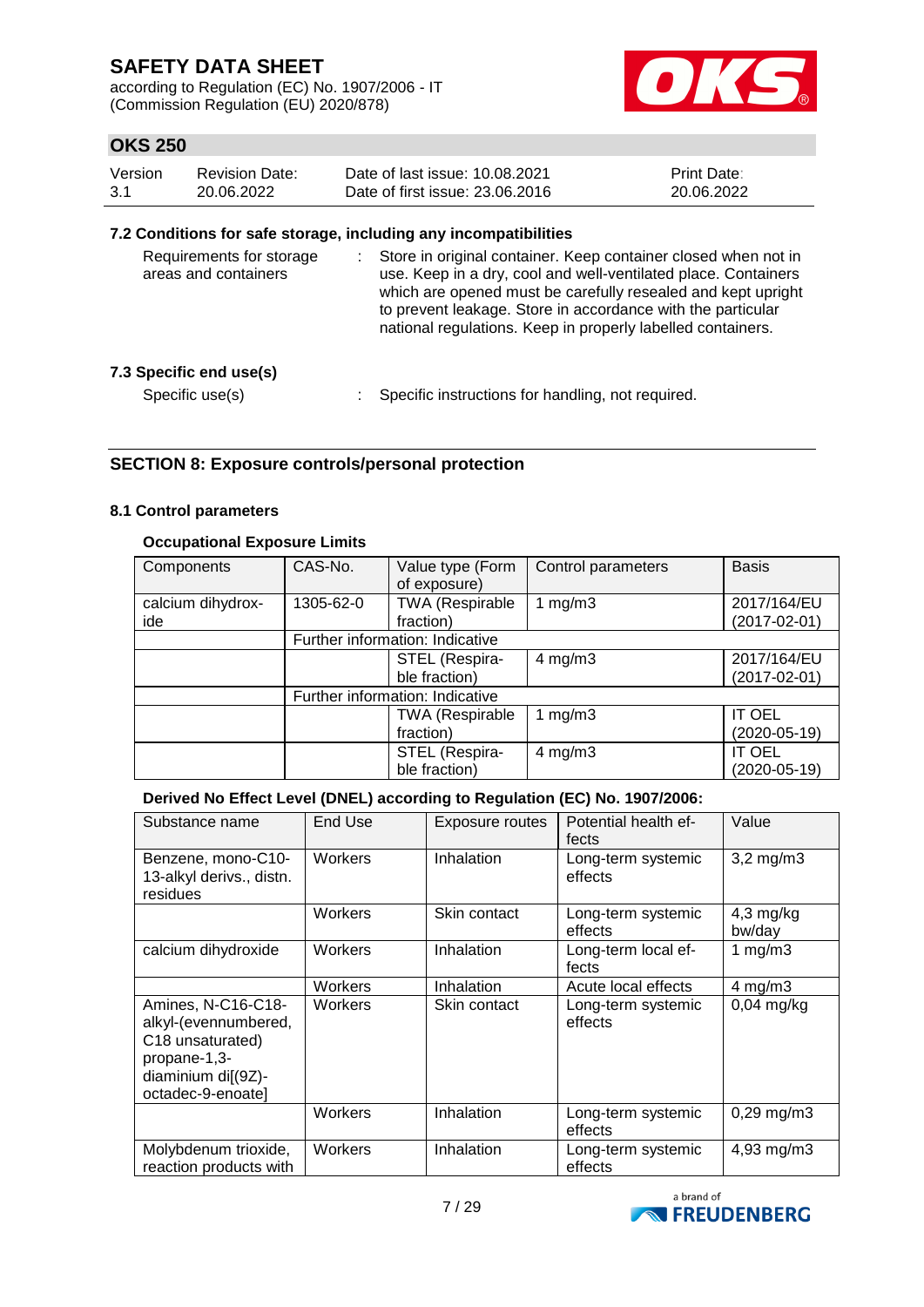according to Regulation (EC) No. 1907/2006 - IT (Commission Regulation (EU) 2020/878)



## **OKS 250**

| Version | <b>Revision Date:</b> | Date of last issue: 10.08.2021  | <b>Print Date:</b> |
|---------|-----------------------|---------------------------------|--------------------|
| 3.1     | 20.06.2022            | Date of first issue: 23,06,2016 | 20.06.2022         |
|         |                       |                                 |                    |

| $bis[O,O-bis(2-$<br>ethylhexyl)] hydrogen<br>dithiophosphate |                |        |                               |                     |
|--------------------------------------------------------------|----------------|--------|-------------------------------|---------------------|
|                                                              | <b>Workers</b> | Dermal | Long-term systemic<br>effects | 1,4 mg/kg<br>bw/dav |

## **Predicted No Effect Concentration (PNEC) according to Regulation (EC) No. 1907/2006:**

| Substance name                | <b>Environmental Compartment</b>                          | Value         |
|-------------------------------|-----------------------------------------------------------|---------------|
| Benzene, mono-C10-13-alkyl    | Fresh water                                               | $0,001$ mg/l  |
| derivs., distn. residues      |                                                           |               |
|                               | Intermittent use/release                                  | $0,001$ mg/l  |
|                               | Marine water                                              | $0$ mg/l      |
|                               | Microbiological Activity in Sewage Treat-<br>ment Systems | $2$ mg/l      |
|                               | Fresh water sediment                                      | 1,65 mg/kg    |
|                               | Marine sediment                                           | 0,165 mg/kg   |
|                               | Soil                                                      | $0,329$ mg/kg |
| calcium dihydroxide           | Fresh water                                               | $0,49$ mg/l   |
|                               | Marine water                                              | $0,32$ mg/l   |
|                               | Intermittent use/release                                  | 0,49 mg/l     |
|                               | Microbiological Activity in Sewage Treat-                 | $3$ mg/l      |
|                               | ment Systems                                              |               |
|                               | Soil                                                      | 1080 mg/kg    |
| Amines, N-C16-C18-alkyl-      | Fresh water                                               | 0,00638 mg/l  |
| (evennumbered, C18 unsaturat- |                                                           |               |
| ed) propane-1,3-diaminium     |                                                           |               |
| di[(9Z)-octadec-9-enoate]     |                                                           |               |
|                               | Marine water                                              | 0,000638 mg/l |
|                               | Intermittent use/release                                  | 0,00509 mg/l  |
|                               | Microbiological Activity in Sewage Treat-                 | 98,6 mg/l     |
|                               | ment Systems                                              |               |
|                               | Fresh water sediment                                      | 204 mg/kg     |
|                               | Marine sediment                                           | 20,4 mg/kg    |
|                               | Soil                                                      | 9,93 mg/kg    |

### **8.2 Exposure controls**

### **Engineering measures**

none

#### **Personal protective equipment**

| Eye protection  | Tightly fitting safety goggles |
|-----------------|--------------------------------|
| Hand protection |                                |

Hand protection

| Material           | butyl-rubber |
|--------------------|--------------|
| Break through time | $:$ > 10 min |
| Protective index   | : Class 1    |

Remarks : Wear protective gloves. The break through time depends amongst other things on the material, the thickness and the type of glove and therefore has to be measured for each case.

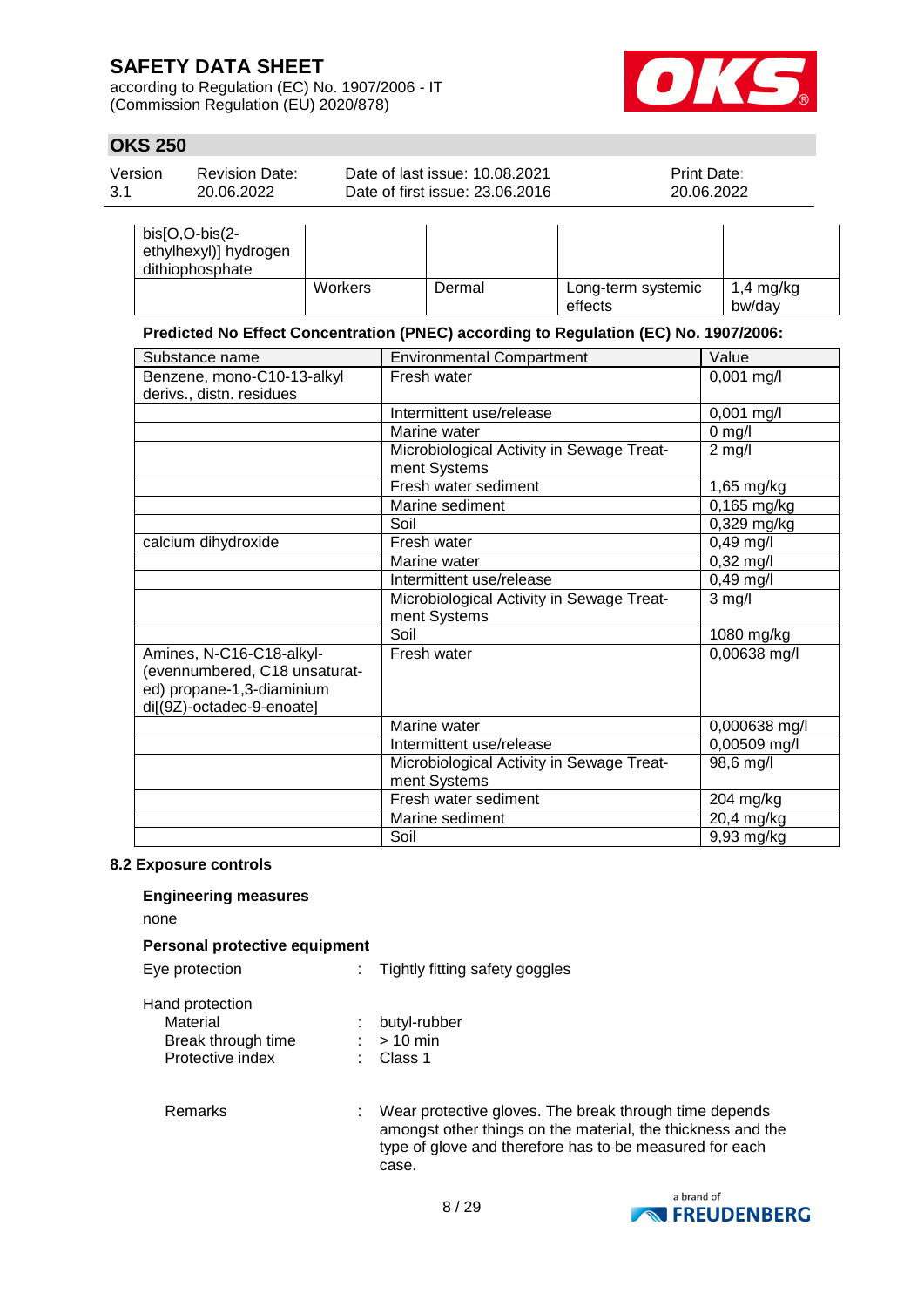according to Regulation (EC) No. 1907/2006 - IT (Commission Regulation (EU) 2020/878)



## **OKS 250**

| Version<br>3.1 | <b>Revision Date:</b><br>20.06.2022 | Date of last issue: 10.08.2021<br>Date of first issue: 23.06.2016                                                                                       | <b>Print Date:</b><br>20.06.2022 |
|----------------|-------------------------------------|---------------------------------------------------------------------------------------------------------------------------------------------------------|----------------------------------|
|                |                                     | The selected protective gloves have to satisfy the specifica-<br>tions of Regulation (EU) 2016/425 and the standard EN 374<br>derived from it.          |                                  |
|                | Skin and body protection            | : Choose body protection in relation to its type, to the concen-<br>tration and amount of dangerous substances, and to the spe-<br>cific work-place.    |                                  |
|                | Respiratory protection              | Not required; except in case of aerosol formation.                                                                                                      |                                  |
|                | Filter type                         | Filter type A-P                                                                                                                                         |                                  |
|                | Protective measures                 | The type of protective equipment must be selected according<br>to the concentration and amount of the dangerous substance<br>at the specific workplace. |                                  |

## **SECTION 9: Physical and chemical properties**

### **9.1 Information on basic physical and chemical properties**

| Physical state                                        | ÷ | paste                                                         |
|-------------------------------------------------------|---|---------------------------------------------------------------|
| Colour                                                | ÷ | white                                                         |
| Odour                                                 |   | characteristic                                                |
| <b>Odour Threshold</b>                                | ÷ | No data available                                             |
|                                                       |   |                                                               |
| Melting point/range                                   |   | No data available                                             |
| Boiling point/boiling range                           |   | No data available                                             |
| Flammability (solid, gas)                             |   | <b>Combustible Solids</b>                                     |
| Upper explosion limit / Upper :<br>flammability limit |   | No data available                                             |
| Lower explosion limit / Lower<br>flammability limit   |   | : No data available                                           |
| Flash point                                           |   | Not applicable                                                |
| Auto-ignition temperature                             |   | No data available                                             |
| Decomposition temperature                             | ÷ | No data available                                             |
| рH                                                    | t | Not applicable<br>substance/mixture is non-soluble (in water) |

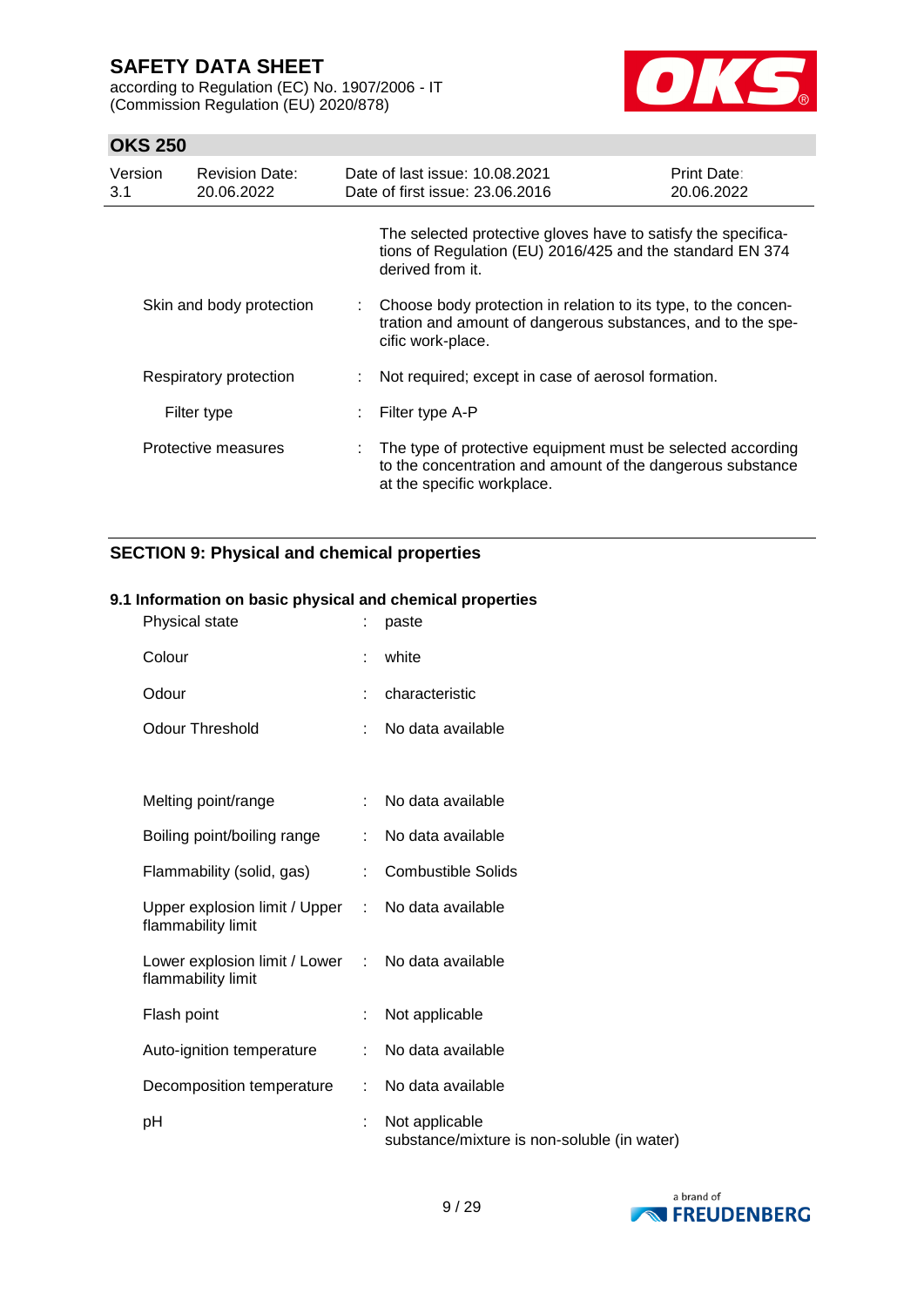according to Regulation (EC) No. 1907/2006 - IT (Commission Regulation (EU) 2020/878)



## **OKS 250**

| Version<br>3.1 |                   | <b>Revision Date:</b><br>20.06.2022        |    | Date of last issue: 10.08.2021<br>Date of first issue: 23.06.2016       | Print Date:<br>20.06.2022 |
|----------------|-------------------|--------------------------------------------|----|-------------------------------------------------------------------------|---------------------------|
|                | Viscosity         |                                            |    |                                                                         |                           |
|                |                   | Viscosity, dynamic                         | ÷  | No data available                                                       |                           |
|                |                   | Viscosity, kinematic                       | ÷  | Not applicable                                                          |                           |
|                |                   | Solubility(ies)<br>Water solubility        | ÷  | insoluble                                                               |                           |
|                |                   | Solubility in other solvents               | ÷  | No data available                                                       |                           |
|                |                   | Partition coefficient: n-<br>octanol/water | t. | No data available                                                       |                           |
|                |                   | Vapour pressure                            | ÷  | < 0,001 hPa (20 °C)                                                     |                           |
|                |                   | Relative density                           | t  | 1,29 $(20 °C)$<br>Reference substance: Water<br>The value is calculated |                           |
|                | Density           |                                            | ÷  | 1,29 g/cm3<br>(20 °C)                                                   |                           |
|                |                   | <b>Bulk density</b>                        |    | No data available                                                       |                           |
|                |                   | Relative vapour density                    | ÷  | No data available                                                       |                           |
|                |                   | 9.2 Other information                      |    |                                                                         |                           |
|                | <b>Explosives</b> |                                            | ÷  | Not explosive                                                           |                           |
|                |                   | Oxidizing properties                       |    | No data available                                                       |                           |
|                | Self-ignition     |                                            |    | not auto-flammable                                                      |                           |
|                |                   | Metal corrosion rate                       |    | Not corrosive to metals                                                 |                           |
|                |                   | Evaporation rate                           |    | No data available                                                       |                           |
|                |                   | Sublimation point                          |    | No data available                                                       |                           |

## **SECTION 10: Stability and reactivity**

#### **10.1 Reactivity**

No hazards to be specially mentioned.

### **10.2 Chemical stability**

Stable under normal conditions.

## **10.3 Possibility of hazardous reactions**

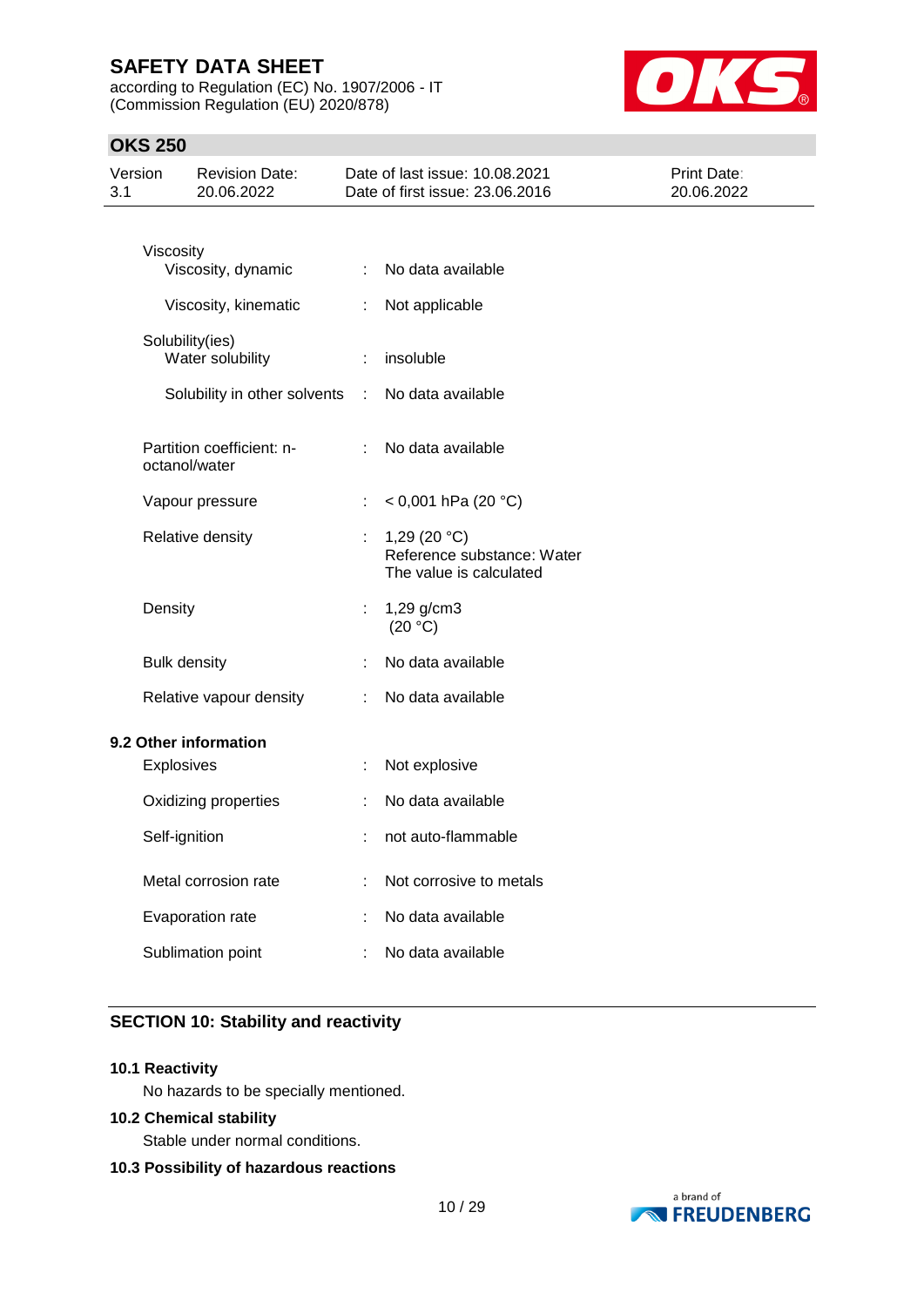according to Regulation (EC) No. 1907/2006 - IT (Commission Regulation (EU) 2020/878)



## **OKS 250**

| Version<br>3.1 | <b>Revision Date:</b><br>20.06.2022               | Date of last issue: 10.08.2021<br>Date of first issue: 23.06.2016 |                                                             | <b>Print Date:</b><br>20.06.2022 |
|----------------|---------------------------------------------------|-------------------------------------------------------------------|-------------------------------------------------------------|----------------------------------|
|                | Hazardous reactions                               |                                                                   | No dangerous reaction known under conditions of normal use. |                                  |
|                | 10.4 Conditions to avoid<br>Conditions to avoid   |                                                                   | No conditions to be specially mentioned.                    |                                  |
|                | 10.5 Incompatible materials<br>Materials to avoid |                                                                   | No materials to be especially mentioned.                    |                                  |
|                | 10.6 Hazardous decomposition products             |                                                                   |                                                             |                                  |

No decomposition if stored and applied as directed.

## **SECTION 11: Toxicological information**

### **11.1 Information on hazard classes as defined in Regulation (EC) No 1272/2008**

| <b>Acute toxicity</b>                  |   |                                                                                                                                                              |
|----------------------------------------|---|--------------------------------------------------------------------------------------------------------------------------------------------------------------|
| <b>Product:</b><br>Acute oral toxicity |   | Remarks: This information is not available.                                                                                                                  |
| Acute dermal toxicity                  |   | Symptoms: Redness, Local irritation                                                                                                                          |
| Components:                            |   |                                                                                                                                                              |
| calcium dihydroxide:                   |   |                                                                                                                                                              |
| Acute oral toxicity                    |   | : LD50 (Rat, female): $> 2.000$ mg/kg<br>Method: OECD Test Guideline 425<br>GLP: yes<br>Assessment: The substance or mixture has no acute oral tox-<br>icity |
| Acute inhalation toxicity              | ÷ | LC50 (Rat, male and female): $> 6,04$ mg/l<br>Exposure time: 4 h<br>Test atmosphere: dust/mist<br>Method: OECD Test Guideline 436<br>GLP: yes                |
| Acute dermal toxicity                  |   | : LD50 (Rabbit, male and female): $> 2.500$ mg/kg<br>Method: OECD Test Guideline 402<br>Assessment: The substance or mixture has no acute dermal<br>toxicity |
| octadec-9-enoate]:                     |   | Amines, N-C16-C18-alkyl-(evennumbered, C18 unsaturated) propane-1,3-diaminium di[(9Z)-                                                                       |

| Acute oral toxicity   | : LD50 (Rat): $>$ 5.000 mg/kg                                                                |
|-----------------------|----------------------------------------------------------------------------------------------|
| Acute dermal toxicity | : LD50 (Rabbit): $> 2.000$ mg/kg<br>Assessment: The substance or mixture has no acute dermal |

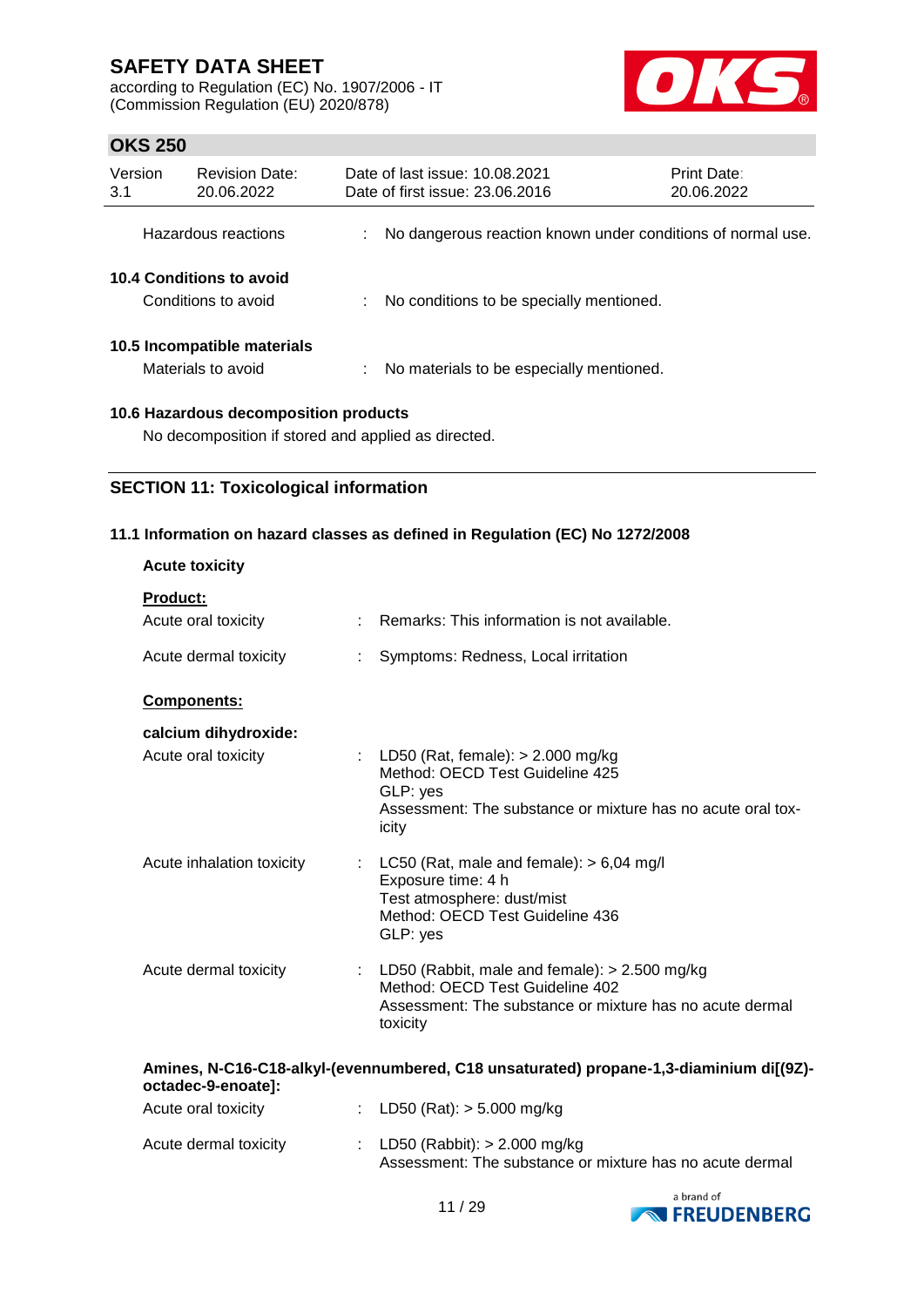according to Regulation (EC) No. 1907/2006 - IT (Commission Regulation (EU) 2020/878)



| Version<br>3.1 | <b>Revision Date:</b><br>20.06.2022 | Date of last issue: 10.08.2021<br>Date of first issue: 23.06.2016                        | <b>Print Date:</b><br>20.06.2022 |
|----------------|-------------------------------------|------------------------------------------------------------------------------------------|----------------------------------|
|                |                                     | toxicity                                                                                 |                                  |
|                |                                     | distillates (petroleum), solvent-refined heavy paraffinic:                               |                                  |
|                | Acute oral toxicity                 | : LD50 (Rat): $> 5.000$ mg/kg<br>Method: OECD Test Guideline 401                         |                                  |
|                | Acute dermal toxicity               | : LD50 (Rabbit): $> 5.000$ mg/kg<br>Method: OECD Test Guideline 402                      |                                  |
|                | phosphate:                          | Molybdenum trioxide, reaction products with bis[O,O-bis(2-ethylhexyl)] hydrogen dithio-  |                                  |
|                | Acute dermal toxicity               | : Symptoms: Redness, Local irritation                                                    |                                  |
|                | $\leq 10$ µm]:                      | titanium dioxide; [in powder form containing <1 % of particles with aerodynamic diameter |                                  |
|                | Acute oral toxicity                 | : LD50 (Rat): $> 5.000$ mg/kg<br>Method: OECD Test Guideline 401<br>GLP: yes             |                                  |
|                | Acute inhalation toxicity           | : $(Rat):$ > 5,09 mg/l<br>Method: OECD Test Guideline 403<br>GLP: no                     |                                  |
|                | N,N'-ethylenedi(stearamide):        |                                                                                          |                                  |
|                | Acute oral toxicity                 | : LD50 (Rat): $>$ 5.000 mg/kg                                                            |                                  |
|                | Acute inhalation toxicity           | : LC50 (Rat): $> 122$ mg/l<br>Exposure time: 4 h<br>Test atmosphere: dust/mist           |                                  |
|                | Acute dermal toxicity               | : LD50 (Rabbit): $> 20.000$ mg/kg<br>Method: OECD Test Guideline 402                     |                                  |
|                | <b>Skin corrosion/irritation</b>    |                                                                                          |                                  |
|                | Product:                            |                                                                                          |                                  |
|                | <b>Remarks</b>                      | Irritating to skin.                                                                      |                                  |
|                | Components:                         |                                                                                          |                                  |
|                | calcium dihydroxide:                |                                                                                          |                                  |
| Species        |                                     | human skin                                                                               |                                  |
| Method         | Assessment                          | Irritating to skin.<br><b>OECD Test Guideline 431</b>                                    |                                  |
| Result         |                                     | Irritating to skin.                                                                      |                                  |
| <b>GLP</b>     |                                     | yes                                                                                      |                                  |
| Species        |                                     | Rabbit                                                                                   |                                  |
|                | Assessment                          | Irritating to skin.                                                                      |                                  |

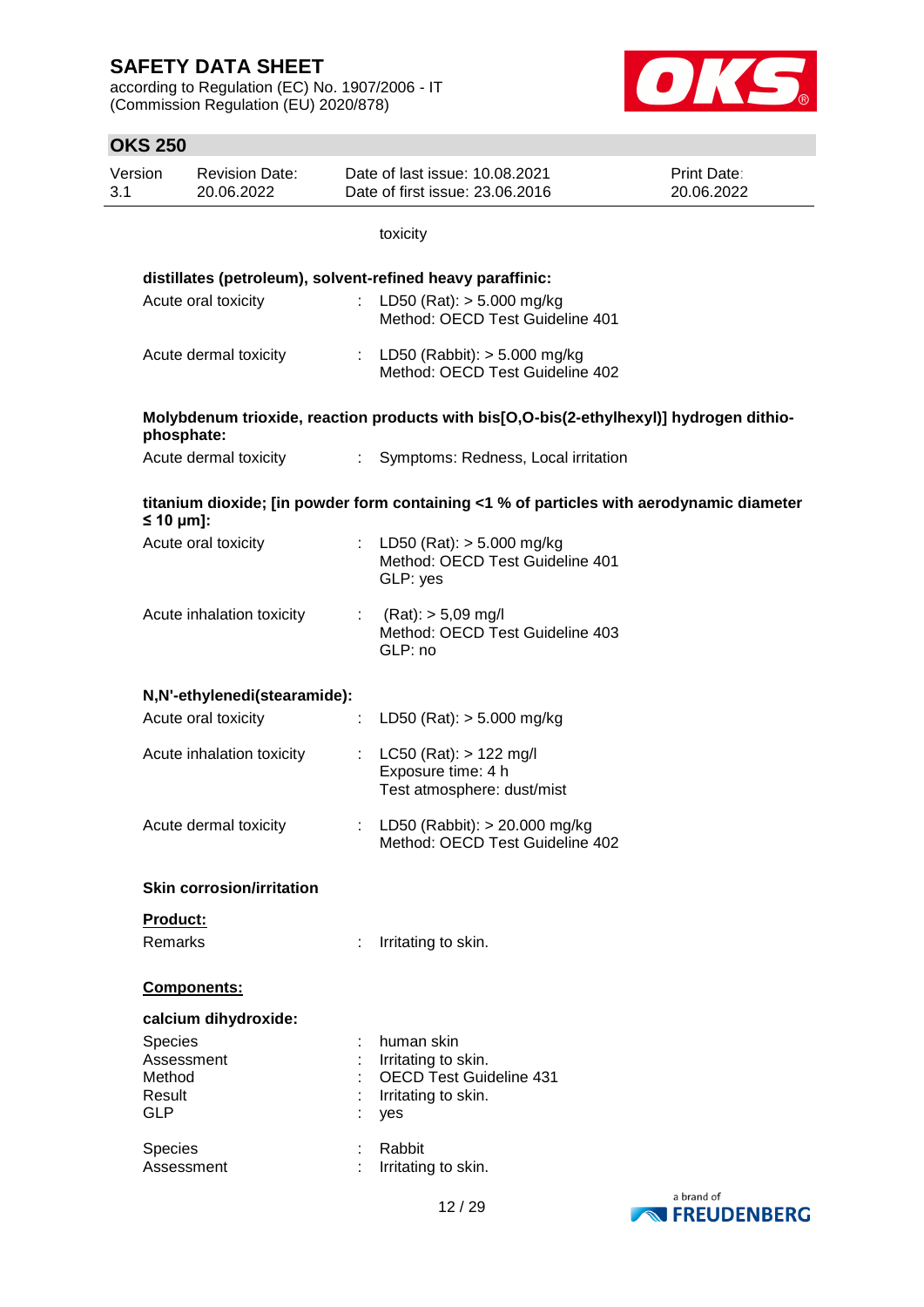according to Regulation (EC) No. 1907/2006 - IT (Commission Regulation (EU) 2020/878)



## **OKS 250**

| Version | <b>Revision Date:</b> | Date of last issue: 10.08.2021  | <b>Print Date:</b> |
|---------|-----------------------|---------------------------------|--------------------|
| 3.1     | 20.06.2022            | Date of first issue: 23.06.2016 | 20.06.2022         |
| Method  |                       | : OECD Test Guideline 404       |                    |

|                    | Amines, N-C16-C18-alkyl-(evennumbered, C18 unsaturated) propane-1,3-diaminium di[(9Z)- |  |
|--------------------|----------------------------------------------------------------------------------------|--|
| octadec-9-enoate]: |                                                                                        |  |

| <b>Species</b> | : Rabbit              |
|----------------|-----------------------|
| Assessment     | : Irritating to skin. |
| Result         | : Irritating to skin. |

Result : Irritating to skin.<br>GLP : ves

#### **distillates (petroleum), solvent-refined heavy paraffinic:**

: yes

| <b>Species</b> | : Rabbit                         |
|----------------|----------------------------------|
| Assessment     | $\therefore$ No skin irritation. |
| Method         | : OECD Test Guideline 404        |
| Result         | : No skin irritation             |

### **Molybdenum trioxide, reaction products with bis[O,O-bis(2-ethylhexyl)] hydrogen dithiophosphate:**

| Assessment<br>Result | : Irritating to skin.<br>$\therefore$ Irritating to skin. |
|----------------------|-----------------------------------------------------------|
| Remarks              | : Irritating to skin.                                     |

### **titanium dioxide; [in powder form containing <1 % of particles with aerodynamic diameter ≤ 10 μm]:**

| : Rabbit                  |
|---------------------------|
| : No skin irritation      |
| : OECD Test Guideline 404 |
| : No skin irritation      |
| no                        |
|                           |

#### **Serious eye damage/eye irritation**

#### **Product:**

Remarks : Risk of serious damage to eyes.

#### **Components:**

#### **calcium dihydroxide:**

| <b>Species</b> | : Rabbit                          |
|----------------|-----------------------------------|
| Assessment     | : Risk of serious damage to eyes. |
| Method         | : OECD Test Guideline 405         |
| Result         | : Risk of serious damage to eyes. |
| GLP            | : yes                             |

### **Amines, N-C16-C18-alkyl-(evennumbered, C18 unsaturated) propane-1,3-diaminium di[(9Z) octadec-9-enoate]:**

Species : Rabbit

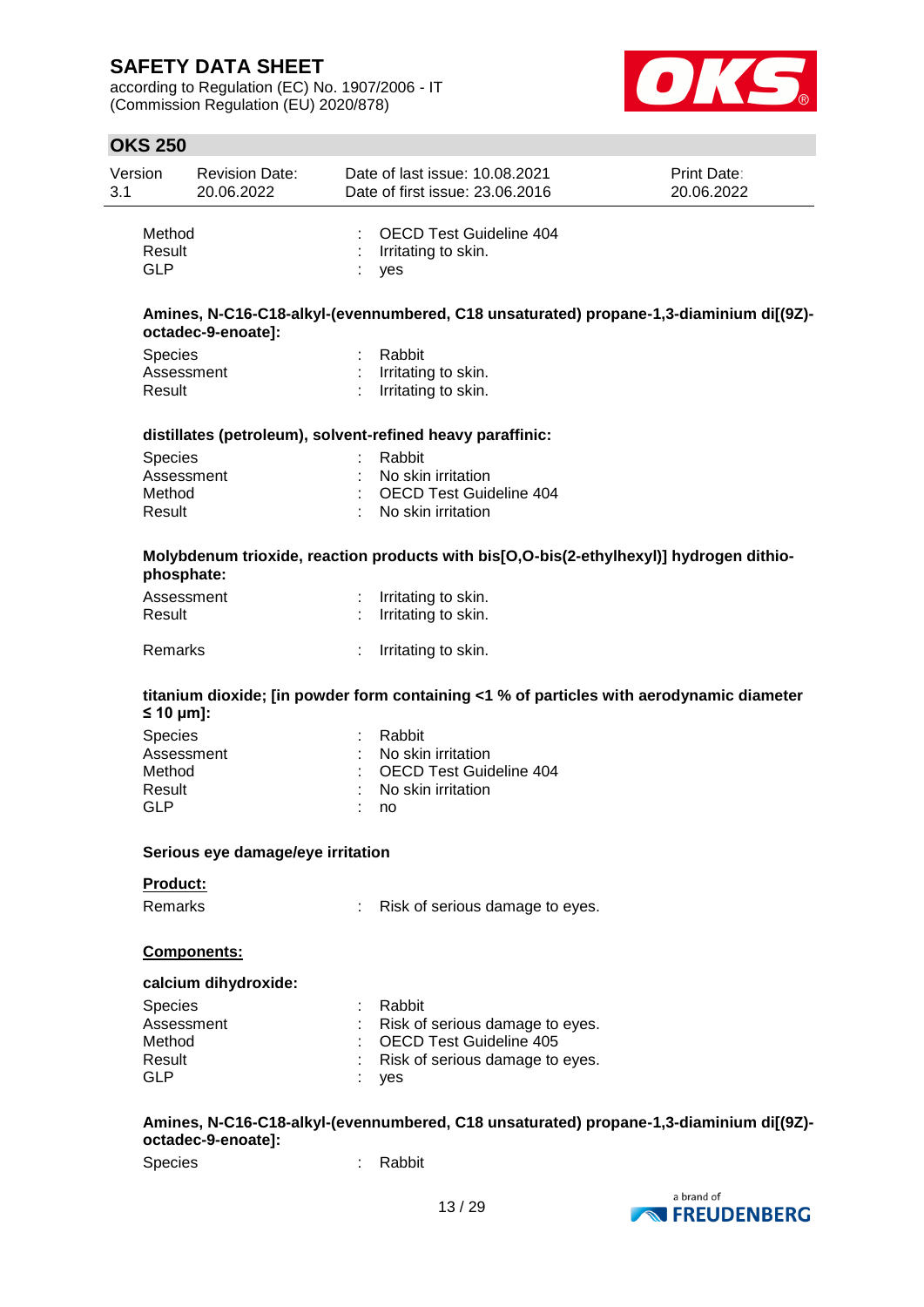according to Regulation (EC) No. 1907/2006 - IT (Commission Regulation (EU) 2020/878)



## **OKS 250**

|                | <b>OKS 250</b>                           |                                     |                                                                                          |                           |
|----------------|------------------------------------------|-------------------------------------|------------------------------------------------------------------------------------------|---------------------------|
| Version<br>3.1 |                                          | <b>Revision Date:</b><br>20.06.2022 | Date of last issue: 10.08.2021<br>Date of first issue: 23.06.2016                        | Print Date:<br>20.06.2022 |
|                | Assessment<br>Method<br>Result           |                                     | Irritating to eyes.<br>OECD Test Guideline 405<br>Irritating to eyes.                    |                           |
|                |                                          |                                     | distillates (petroleum), solvent-refined heavy paraffinic:                               |                           |
|                | Species                                  |                                     | Rabbit                                                                                   |                           |
|                | Assessment                               |                                     | No eye irritation                                                                        |                           |
|                | Method                                   |                                     | <b>OECD Test Guideline 405</b>                                                           |                           |
|                | Result                                   |                                     | No eye irritation                                                                        |                           |
|                | phosphate:                               |                                     | Molybdenum trioxide, reaction products with bis[O,O-bis(2-ethylhexyl)] hydrogen dithio-  |                           |
|                | Assessment                               |                                     | No eye irritation                                                                        |                           |
|                | Result                                   |                                     | No eye irritation                                                                        |                           |
|                | $\leq 10$ µm]:                           |                                     | titanium dioxide; [in powder form containing <1 % of particles with aerodynamic diameter |                           |
|                | Species                                  |                                     | Rabbit                                                                                   |                           |
|                | Assessment                               |                                     | No eye irritation                                                                        |                           |
|                | Method                                   |                                     | OECD Test Guideline 405                                                                  |                           |
|                | Result                                   |                                     | No eye irritation                                                                        |                           |
|                | <b>Respiratory or skin sensitisation</b> |                                     |                                                                                          |                           |
|                | <b>Product:</b>                          |                                     |                                                                                          |                           |
|                | Remarks                                  |                                     | This information is not available.                                                       |                           |
|                |                                          | Components:                         |                                                                                          |                           |
|                |                                          | calcium dihydroxide:                |                                                                                          |                           |
|                | <b>Test Type</b>                         |                                     | Local lymph node assay (LLNA)                                                            |                           |
|                | <b>Species</b>                           |                                     | Mouse                                                                                    |                           |
|                | Assessment                               |                                     | Does not cause skin sensitisation.                                                       |                           |
|                | Method                                   |                                     | <b>OECD Test Guideline 429</b>                                                           |                           |
|                | Result                                   |                                     | Does not cause skin sensitisation.                                                       |                           |
|                | GLP                                      |                                     | yes                                                                                      |                           |

### **Amines, N-C16-C18-alkyl-(evennumbered, C18 unsaturated) propane-1,3-diaminium di[(9Z) octadec-9-enoate]:**

| Assessment | Does not cause skin sensitisation. |
|------------|------------------------------------|
| Result     | Does not cause skin sensitisation. |

### **distillates (petroleum), solvent-refined heavy paraffinic:**

| Test Type      | : Buehler Test                       |
|----------------|--------------------------------------|
| <b>Species</b> | : Guinea pig                         |
| Assessment     | : Does not cause skin sensitisation. |
| Method         | : OECD Test Guideline 406            |

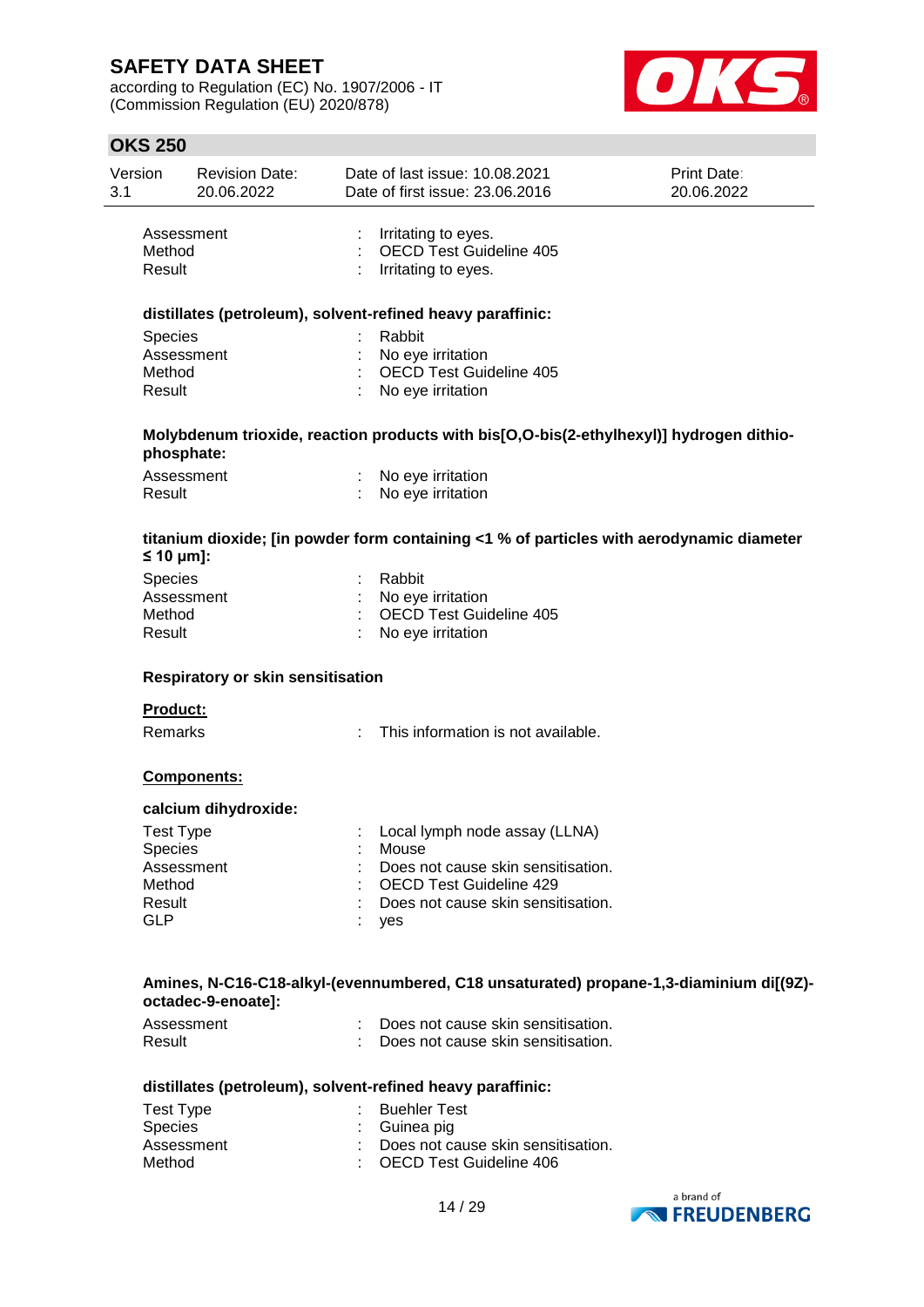according to Regulation (EC) No. 1907/2006 - IT (Commission Regulation (EU) 2020/878)



| Version<br>3.1 |                                           | <b>Revision Date:</b><br>20.06.2022 | Date of last issue: 10.08.2021<br>Date of first issue: 23.06.2016                                                        | Print Date:<br>20.06.2022 |
|----------------|-------------------------------------------|-------------------------------------|--------------------------------------------------------------------------------------------------------------------------|---------------------------|
|                | Result<br><b>GLP</b>                      |                                     | Does not cause skin sensitisation.<br>yes                                                                                |                           |
|                | phosphate:                                |                                     | Molybdenum trioxide, reaction products with bis[O,O-bis(2-ethylhexyl)] hydrogen dithio-                                  |                           |
|                | Assessment<br>Result                      |                                     | The product is a skin sensitiser, sub-category 1B.<br>The product is a skin sensitiser, sub-category 1B.                 |                           |
|                | $\leq 10$ µm]:                            |                                     | titanium dioxide; [in powder form containing <1 % of particles with aerodynamic diameter                                 |                           |
|                | Species<br>Assessment<br>Method<br>Result |                                     | Mouse<br>Does not cause skin sensitisation.<br><b>OECD Test Guideline 429</b><br>Does not cause skin sensitisation.      |                           |
|                |                                           | <b>Germ cell mutagenicity</b>       |                                                                                                                          |                           |
|                | <b>Product:</b>                           |                                     |                                                                                                                          |                           |
|                |                                           | Genotoxicity in vitro               | : Remarks: No data available                                                                                             |                           |
|                |                                           | Genotoxicity in vivo                | Remarks: No data available                                                                                               |                           |
|                |                                           | Components:                         |                                                                                                                          |                           |
|                |                                           | calcium dihydroxide:                |                                                                                                                          |                           |
|                |                                           | Genotoxicity in vitro               | Test Type: Ames test<br>Method: OECD Test Guideline 471<br>Result: negative<br>GLP: yes                                  |                           |
|                |                                           |                                     | Test Type: Chromosome aberration test in vitro<br>Method: OECD Test Guideline 473<br>Result: negative<br>GLP: yes        |                           |
|                |                                           |                                     | Test Type: In vitro mammalian cell gene mutation test<br>Method: OECD Test Guideline 476<br>Result: negative<br>GLP: yes |                           |
|                |                                           | octadec-9-enoate]:                  | Amines, N-C16-C18-alkyl-(evennumbered, C18 unsaturated) propane-1,3-diaminium di[(9Z)-                                   |                           |
|                |                                           | Genotoxicity in vitro               | Test Type: Ames test<br>Result: negative                                                                                 |                           |
|                | sessment                                  | Germ cell mutagenicity-As-          | Tests on bacterial or mammalian cell cultures did not show<br>mutagenic effects.                                         |                           |

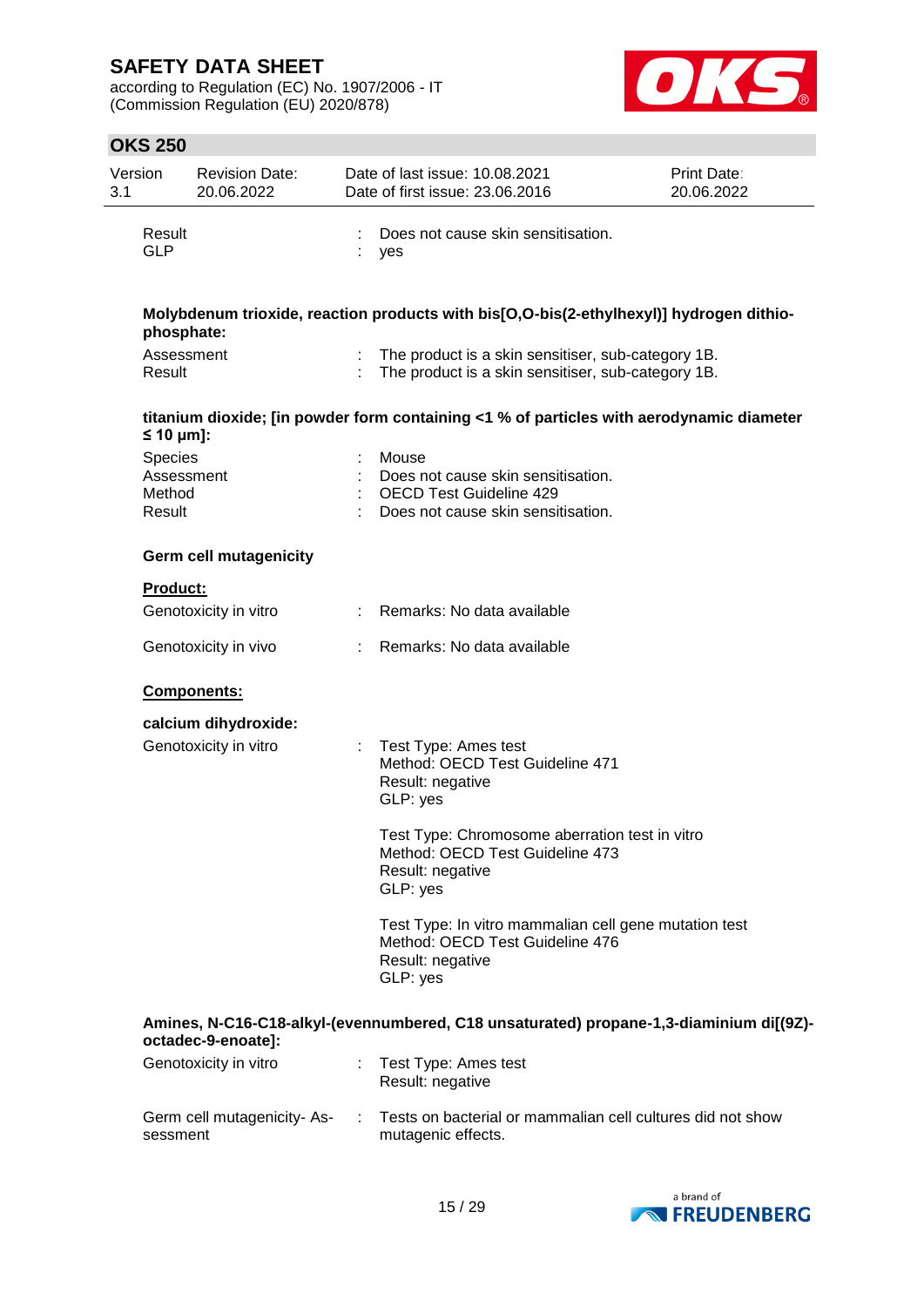according to Regulation (EC) No. 1907/2006 - IT (Commission Regulation (EU) 2020/878)



| Version<br>3.1 |                                                                                 | <b>Revision Date:</b><br>20.06.2022 |    | Date of last issue: 10.08.2021<br>Date of first issue: 23,06,2016                        | Print Date:<br>20.06.2022 |
|----------------|---------------------------------------------------------------------------------|-------------------------------------|----|------------------------------------------------------------------------------------------|---------------------------|
|                |                                                                                 |                                     |    | distillates (petroleum), solvent-refined heavy paraffinic:                               |                           |
|                | Genotoxicity in vitro                                                           |                                     | t. | Test Type: Ames test<br>Method: OECD Test Guideline 471<br>Result: negative<br>GLP: yes  |                           |
|                | sessment                                                                        |                                     |    | Germ cell mutagenicity- As- : Animal testing did not show any mutagenic effects.         |                           |
|                | $\leq 10 \text{ µm}$ :                                                          |                                     |    | titanium dioxide; [in powder form containing <1 % of particles with aerodynamic diameter |                           |
|                | sessment                                                                        | Germ cell mutagenicity-As-          | ÷  | Tests on bacterial or mammalian cell cultures did not show<br>mutagenic effects.         |                           |
|                |                                                                                 | Carcinogenicity                     |    |                                                                                          |                           |
|                | Product:                                                                        |                                     |    |                                                                                          |                           |
|                | Remarks                                                                         |                                     |    | No data available                                                                        |                           |
|                |                                                                                 | Components:                         |    |                                                                                          |                           |
|                | calcium dihydroxide:<br>Carcinogenicity - Assess-<br>ment<br>octadec-9-enoate]: |                                     |    |                                                                                          |                           |
|                |                                                                                 |                                     |    | : No evidence of carcinogenicity in animal studies.                                      |                           |
|                |                                                                                 |                                     |    | Amines, N-C16-C18-alkyl-(evennumbered, C18 unsaturated) propane-1,3-diaminium di[(9Z)-   |                           |
|                | ment                                                                            | Carcinogenicity - Assess-           |    | : No evidence of carcinogenicity in animal studies.                                      |                           |
|                |                                                                                 |                                     |    | distillates (petroleum), solvent-refined heavy paraffinic:                               |                           |
|                | ment                                                                            | Carcinogenicity - Assess-           |    | : Animal testing did not show any carcinogenic effects.                                  |                           |
|                | $\leq 10$ µm]:                                                                  |                                     |    | titanium dioxide; [in powder form containing <1 % of particles with aerodynamic diameter |                           |
|                | ment                                                                            |                                     |    | Carcinogenicity - Assess- : No evidence of carcinogenicity in animal studies.            |                           |
|                |                                                                                 | <b>Reproductive toxicity</b>        |    |                                                                                          |                           |
|                | Product:                                                                        |                                     |    |                                                                                          |                           |
|                |                                                                                 | Effects on fertility                |    | : Remarks: No data available                                                             |                           |
|                | ment                                                                            |                                     |    | Effects on foetal develop- : Remarks: No data available                                  |                           |

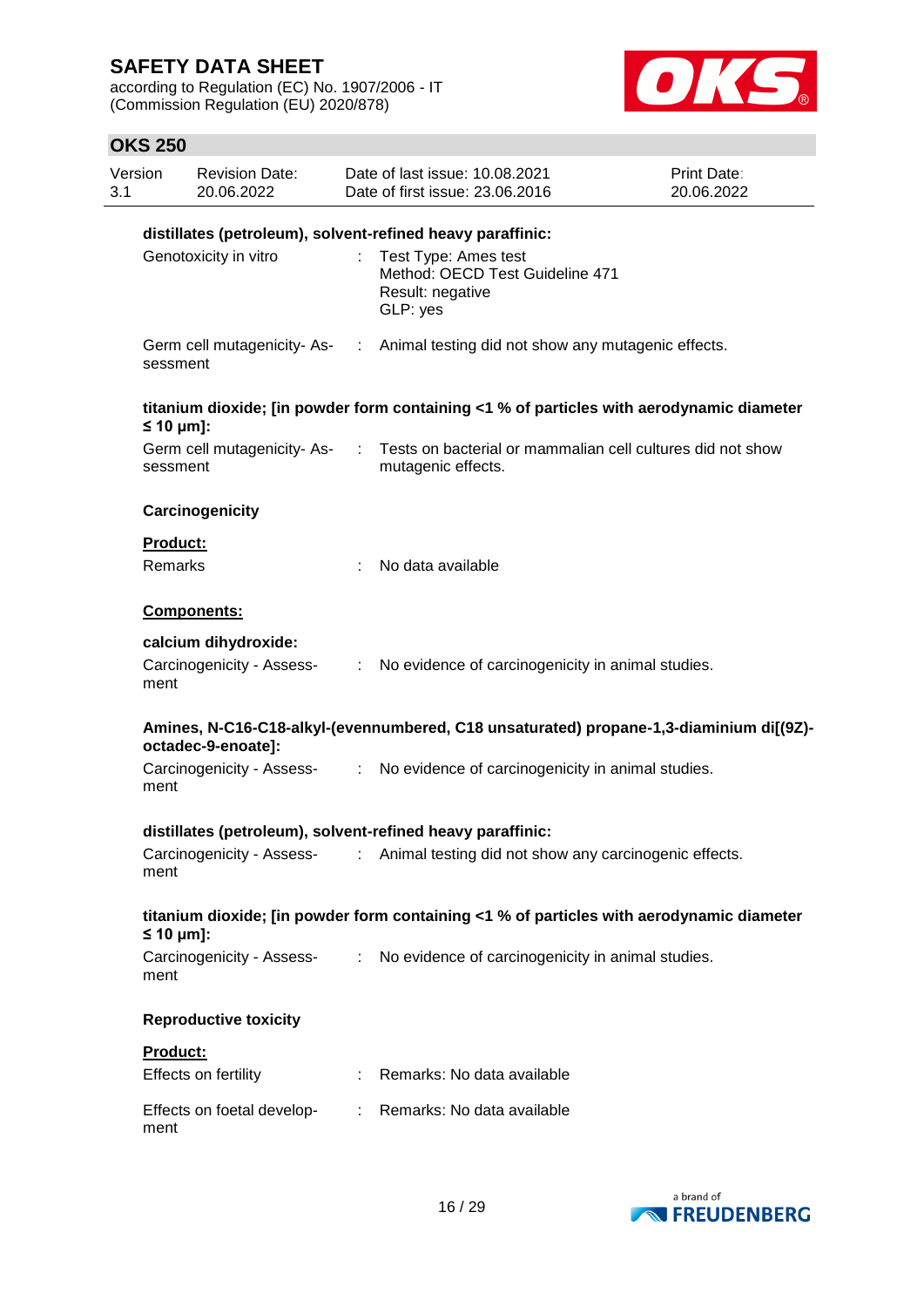according to Regulation (EC) No. 1907/2006 - IT (Commission Regulation (EU) 2020/878)



# **OKS 250**

| טו⊿ בטט                |                                     |                               |                                                                                                   |                           |
|------------------------|-------------------------------------|-------------------------------|---------------------------------------------------------------------------------------------------|---------------------------|
| Version<br>3.1         | <b>Revision Date:</b><br>20.06.2022 |                               | Date of last issue: 10.08.2021<br>Date of first issue: 23.06.2016                                 | Print Date:<br>20.06.2022 |
|                        | Components:                         |                               |                                                                                                   |                           |
|                        | calcium dihydroxide:                |                               |                                                                                                   |                           |
|                        | Reproductive toxicity - As-         |                               | $\therefore$ - Fertility -                                                                        |                           |
| sessment               |                                     |                               | No toxicity to reproduction<br>- Teratogenicity -                                                 |                           |
|                        |                                     |                               | No effects on or via lactation                                                                    |                           |
|                        | octadec-9-enoate]:                  |                               | Amines, N-C16-C18-alkyl-(evennumbered, C18 unsaturated) propane-1,3-diaminium di[(9Z)-            |                           |
|                        | Reproductive toxicity - As-         |                               | $\therefore$ - Fertility -                                                                        |                           |
| sessment               |                                     |                               | No toxicity to reproduction<br>- Teratogenicity -                                                 |                           |
|                        |                                     |                               | No toxicity to reproduction                                                                       |                           |
| $\leq 10 \mu m$ ]:     |                                     |                               | titanium dioxide; [in powder form containing <1 % of particles with aerodynamic diameter          |                           |
|                        | Reproductive toxicity - As-         | $\mathcal{I}^{\mathcal{I}}$ . | - Fertility -                                                                                     |                           |
|                        | sessment                            |                               | No toxicity to reproduction<br>- Teratogenicity -                                                 |                           |
|                        |                                     |                               | No effects on or via lactation                                                                    |                           |
|                        | <b>STOT - single exposure</b>       |                               |                                                                                                   |                           |
|                        | Components:                         |                               |                                                                                                   |                           |
|                        | calcium dihydroxide:                |                               |                                                                                                   |                           |
|                        | Assessment                          |                               | May cause respiratory irritation.                                                                 |                           |
|                        | octadec-9-enoate]:                  |                               | Amines, N-C16-C18-alkyl-(evennumbered, C18 unsaturated) propane-1,3-diaminium di[(9Z)-            |                           |
|                        | Assessment                          |                               | The substance or mixture is not classified as specific target<br>organ toxicant, single exposure. |                           |
| $\leq 10 \text{ µm}$ : |                                     |                               | titanium dioxide; [in powder form containing <1 % of particles with aerodynamic diameter          |                           |
|                        | Assessment                          |                               | The substance or mixture is not classified as specific target<br>organ toxicant, single exposure. |                           |
|                        | <b>STOT - repeated exposure</b>     |                               |                                                                                                   |                           |
|                        | Components:                         |                               |                                                                                                   |                           |
|                        | octadec-9-enoate]:                  |                               | Amines, N-C16-C18-alkyl-(evennumbered, C18 unsaturated) propane-1,3-diaminium di[(9Z)-            |                           |
|                        |                                     |                               |                                                                                                   |                           |

Exposure routes : Ingestion

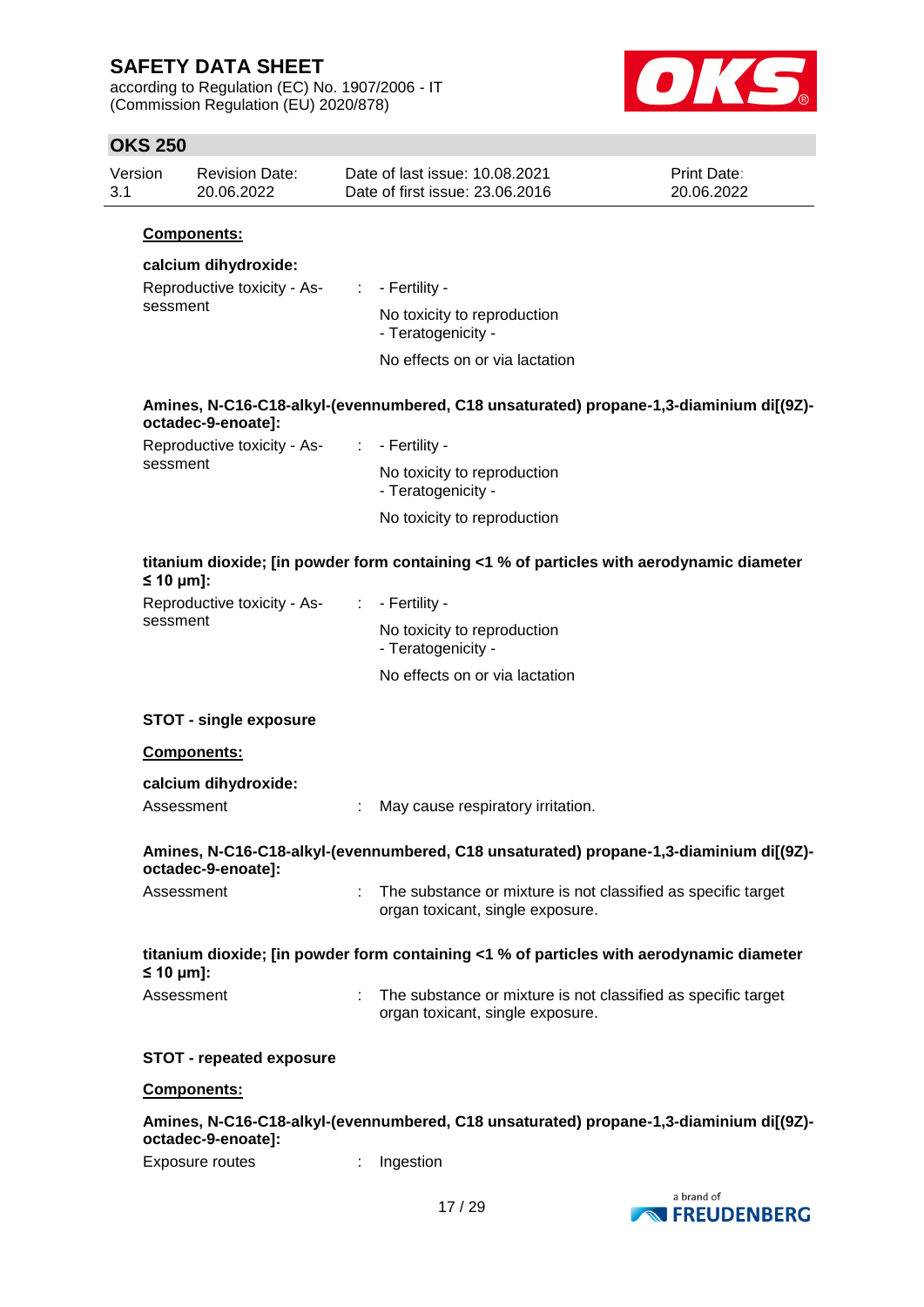according to Regulation (EC) No. 1907/2006 - IT (Commission Regulation (EU) 2020/878)



## **OKS 250**

| Version<br>3.1 | <b>Revision Date:</b><br>20.06.2022                                                                            | Date of last issue: 10.08.2021<br>Date of first issue: 23.06.2016     |                                                                                                                     | Print Date:<br>20.06.2022                                                                                             |  |  |  |
|----------------|----------------------------------------------------------------------------------------------------------------|-----------------------------------------------------------------------|---------------------------------------------------------------------------------------------------------------------|-----------------------------------------------------------------------------------------------------------------------|--|--|--|
|                | Assessment                                                                                                     | May cause damage to organs through prolonged or repeated<br>exposure. |                                                                                                                     |                                                                                                                       |  |  |  |
|                | titanium dioxide; [in powder form containing <1 % of particles with aerodynamic diameter<br>$\leq 10 \mu m$ ]: |                                                                       |                                                                                                                     |                                                                                                                       |  |  |  |
|                | Assessment                                                                                                     |                                                                       | organ toxicant, repeated exposure.                                                                                  | The substance or mixture is not classified as specific target                                                         |  |  |  |
|                | <b>Repeated dose toxicity</b>                                                                                  |                                                                       |                                                                                                                     |                                                                                                                       |  |  |  |
|                | Product:                                                                                                       |                                                                       |                                                                                                                     |                                                                                                                       |  |  |  |
|                | Remarks                                                                                                        |                                                                       | This information is not available.                                                                                  |                                                                                                                       |  |  |  |
|                | <b>Aspiration toxicity</b>                                                                                     |                                                                       |                                                                                                                     |                                                                                                                       |  |  |  |
|                | <b>Product:</b>                                                                                                |                                                                       |                                                                                                                     |                                                                                                                       |  |  |  |
|                | This information is not available.                                                                             |                                                                       |                                                                                                                     |                                                                                                                       |  |  |  |
|                | Components:                                                                                                    |                                                                       |                                                                                                                     |                                                                                                                       |  |  |  |
|                | distillates (petroleum), solvent-refined heavy paraffinic:                                                     |                                                                       |                                                                                                                     |                                                                                                                       |  |  |  |
|                | May be fatal if swallowed and enters airways.                                                                  |                                                                       |                                                                                                                     |                                                                                                                       |  |  |  |
|                | titanium dioxide; [in powder form containing <1 % of particles with aerodynamic diameter                       |                                                                       |                                                                                                                     |                                                                                                                       |  |  |  |
|                | $\leq 10 \text{ µm}$ :<br>No aspiration toxicity classification                                                |                                                                       |                                                                                                                     |                                                                                                                       |  |  |  |
|                |                                                                                                                |                                                                       |                                                                                                                     |                                                                                                                       |  |  |  |
|                | 11.2 Information on other hazards                                                                              |                                                                       |                                                                                                                     |                                                                                                                       |  |  |  |
|                | <b>Endocrine disrupting properties</b>                                                                         |                                                                       |                                                                                                                     |                                                                                                                       |  |  |  |
|                | <b>Product:</b>                                                                                                |                                                                       |                                                                                                                     |                                                                                                                       |  |  |  |
|                | Assessment                                                                                                     | levels of 0.1% or higher.                                             | ered to have endocrine disrupting properties according to<br>REACH Article 57(f) or Commission Delegated regulation | The substance/mixture does not contain components consid-<br>(EU) 2017/2100 or Commission Regulation (EU) 2018/605 at |  |  |  |
|                | <b>Further information</b>                                                                                     |                                                                       |                                                                                                                     |                                                                                                                       |  |  |  |
|                | <b>Product:</b>                                                                                                |                                                                       |                                                                                                                     |                                                                                                                       |  |  |  |
|                | <b>Remarks</b>                                                                                                 | gastrointestinal disturbance.                                         |                                                                                                                     | Ingestion causes irritation of upper respiratory system and                                                           |  |  |  |
|                | Components:                                                                                                    |                                                                       |                                                                                                                     |                                                                                                                       |  |  |  |

**Molybdenum trioxide, reaction products with bis[O,O-bis(2-ethylhexyl)] hydrogen dithiophosphate:**

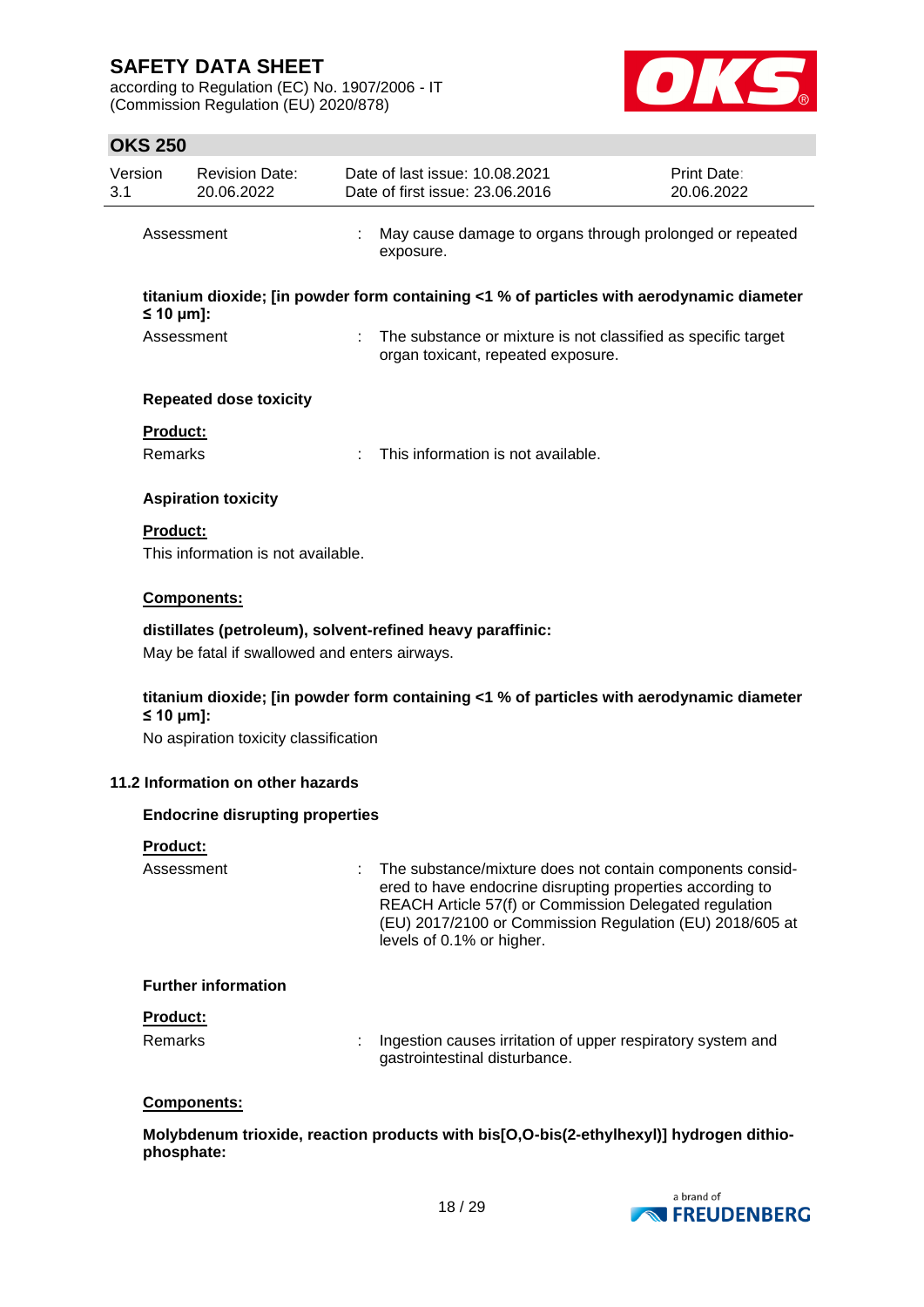according to Regulation (EC) No. 1907/2006 - IT (Commission Regulation (EU) 2020/878)



## **OKS 250**

| Version        | <b>Revision Date:</b> | Date of last issue: 10.08.2021                                                                 | <b>Print Date:</b> |
|----------------|-----------------------|------------------------------------------------------------------------------------------------|--------------------|
| -3.1           | 20.06.2022            | Date of first issue: 23,06,2016                                                                | 20.06.2022         |
| <b>Remarks</b> |                       | : Ingestion causes irritation of upper respiratory system and<br>gastrointestinal disturbance. |                    |

## **SECTION 12: Ecological information**

### **12.1 Toxicity**

| <b>Product:</b>                                           |        |                                                                                                                                                                      |
|-----------------------------------------------------------|--------|----------------------------------------------------------------------------------------------------------------------------------------------------------------------|
| Toxicity to fish                                          | ÷      | Remarks: Very toxic to aquatic organisms.                                                                                                                            |
| Toxicity to daphnia and other<br>aquatic invertebrates    | $\sim$ | Remarks: No data available                                                                                                                                           |
| Toxicity to algae/aquatic<br>plants                       | t.     | Remarks: No data available                                                                                                                                           |
| Toxicity to microorganisms                                |        | Remarks: No data available                                                                                                                                           |
| Components:                                               |        |                                                                                                                                                                      |
| calcium dihydroxide:                                      |        |                                                                                                                                                                      |
| Toxicity to fish                                          | ÷      | LC50 (Oncorhynchus mykiss (rainbow trout)): 50,6 mg/l<br>Exposure time: 96 h<br>Test Type: static test<br>Method: OECD Test Guideline 203<br>GLP: yes                |
| Toxicity to daphnia and other<br>aquatic invertebrates    | - 1    | EC50 (Daphnia magna (Water flea)): 49,1 mg/l<br>Exposure time: 48 h<br>Test Type: static test<br>Method: OECD Test Guideline 202<br>GLP: yes                         |
| Toxicity to algae/aquatic<br>plants                       |        | EC50 (Pseudokirchneriella subcapitata (green algae)): 184,57<br>mg/l<br>Exposure time: 72 h<br>Test Type: static test<br>Method: OECD Test Guideline 201<br>GLP: yes |
| <b>Ecotoxicology Assessment</b><br>Acute aquatic toxicity | ÷      | This product has no known ecotoxicological effects.                                                                                                                  |
| Chronic aquatic toxicity                                  |        | This product has no known ecotoxicological effects.                                                                                                                  |
|                                                           |        |                                                                                                                                                                      |

**Amines, N-C16-C18-alkyl-(evennumbered, C18 unsaturated) propane-1,3-diaminium di[(9Z) octadec-9-enoate]:**

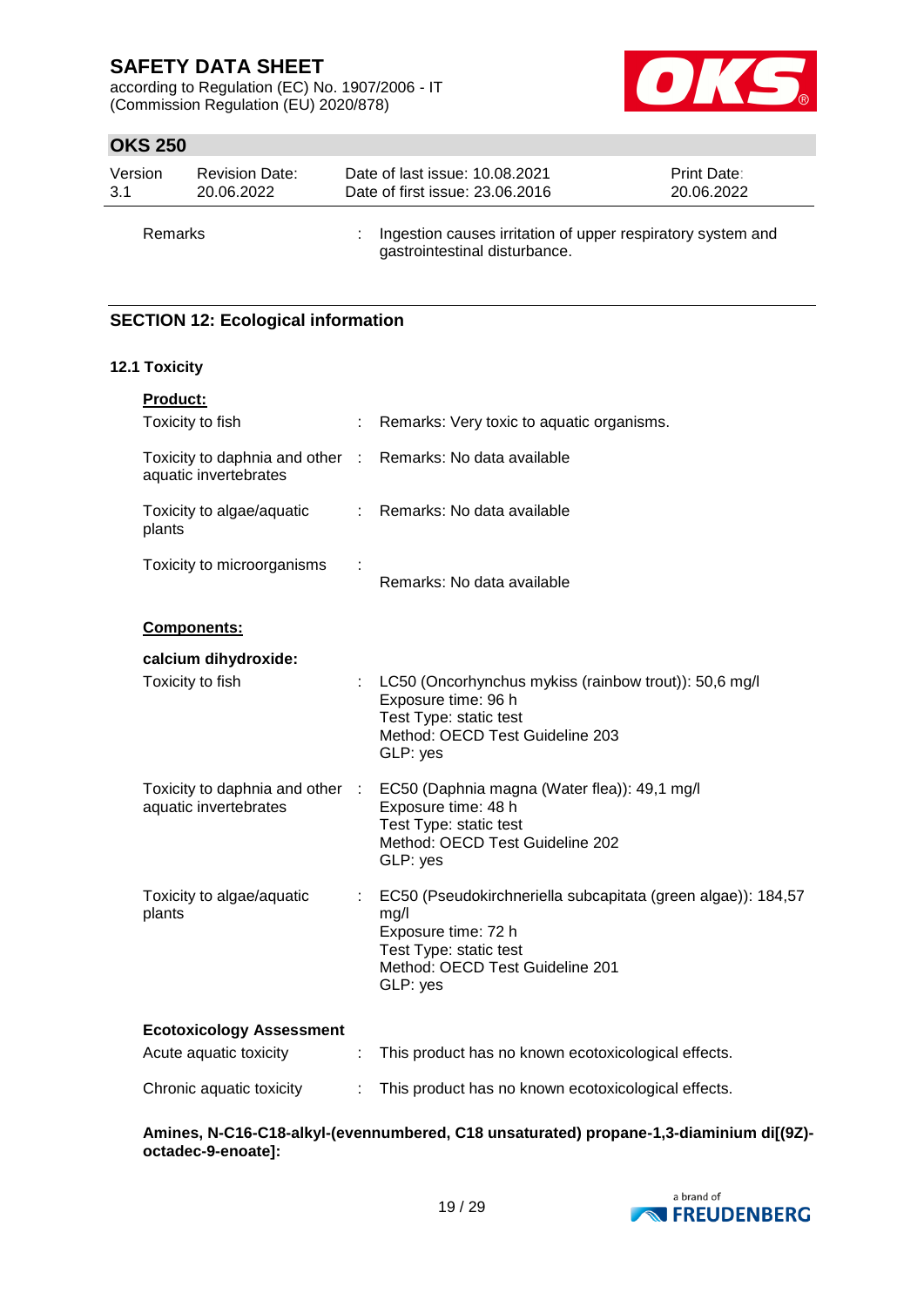according to Regulation (EC) No. 1907/2006 - IT (Commission Regulation (EU) 2020/878)



| Version<br>3.1 |              | <b>Revision Date:</b><br>20.06.2022                              |     | Date of last issue: 10.08.2021<br>Date of first issue: 23.06.2016                                                                                             | Print Date:<br>20.06.2022 |
|----------------|--------------|------------------------------------------------------------------|-----|---------------------------------------------------------------------------------------------------------------------------------------------------------------|---------------------------|
|                |              | Toxicity to fish                                                 |     | LC50 (Danio rerio (zebra fish)): $> 0.1 - 1$ mg/l<br>Exposure time: 96 h<br>Method: OECD Test Guideline 203                                                   |                           |
|                |              | aquatic invertebrates                                            |     | Toxicity to daphnia and other : EC50 (Daphnia magna (Water flea)): > 0,1 - 1 mg/l<br>Exposure time: 48 h                                                      |                           |
|                | plants       | Toxicity to algae/aquatic                                        | ÷.  | EC50 (Pseudokirchneriella subcapitata (green algae)): > 0,01<br>$-0,1$ mg/l<br>Exposure time: 72 h<br>Method: OECD Test Guideline 201                         |                           |
|                | icity)       | M-Factor (Acute aquatic tox-                                     | - 1 | 10                                                                                                                                                            |                           |
|                | ic toxicity) | Toxicity to daphnia and other :<br>aquatic invertebrates (Chron- |     | EC50: 1,41 mg/l<br>Exposure time: 21 d<br>Species: Daphnia magna (Water flea)<br>Test Type: semi-static test<br>Method: OECD Test Guideline 211               |                           |
|                | toxicity)    | M-Factor (Chronic aquatic                                        | ÷.  | $\mathbf 1$                                                                                                                                                   |                           |
|                |              | <b>Ecotoxicology Assessment</b>                                  |     |                                                                                                                                                               |                           |
|                |              | Acute aquatic toxicity                                           |     | : Very toxic to aquatic life.                                                                                                                                 |                           |
|                |              | Chronic aquatic toxicity                                         | t.  | Toxic to aquatic life with long lasting effects.                                                                                                              |                           |
|                |              |                                                                  |     | distillates (petroleum), solvent-refined heavy paraffinic:                                                                                                    |                           |
|                |              | Toxicity to fish                                                 |     | LC50 (Pimephales promelas (fathead minnow)): > 100 mg/l<br>Exposure time: 96 h<br>Test Type: static test<br>Method: OECD Test Guideline 203                   |                           |
|                |              | <b>Ecotoxicology Assessment</b>                                  |     |                                                                                                                                                               |                           |
|                |              |                                                                  |     | Chronic aquatic toxicity This product has no known ecotoxicological effects.                                                                                  |                           |
|                | phosphate:   |                                                                  |     | Molybdenum trioxide, reaction products with bis[O,O-bis(2-ethylhexyl)] hydrogen dithio-                                                                       |                           |
|                |              | Toxicity to fish                                                 |     | : LC50 (Oncorhynchus mykiss (rainbow trout)): > 100 mg/l<br>Exposure time: 96 h<br>Test Type: semi-static test<br>Method: OECD Test Guideline 203<br>GLP: yes |                           |
|                |              |                                                                  |     | Remarks: May cause long-term adverse effects in the aquatic<br>environment.                                                                                   |                           |
|                |              |                                                                  |     | Toxicity to daphnia and other : EC50 (Daphnia magna (Water flea)): > 100 mg/l                                                                                 |                           |



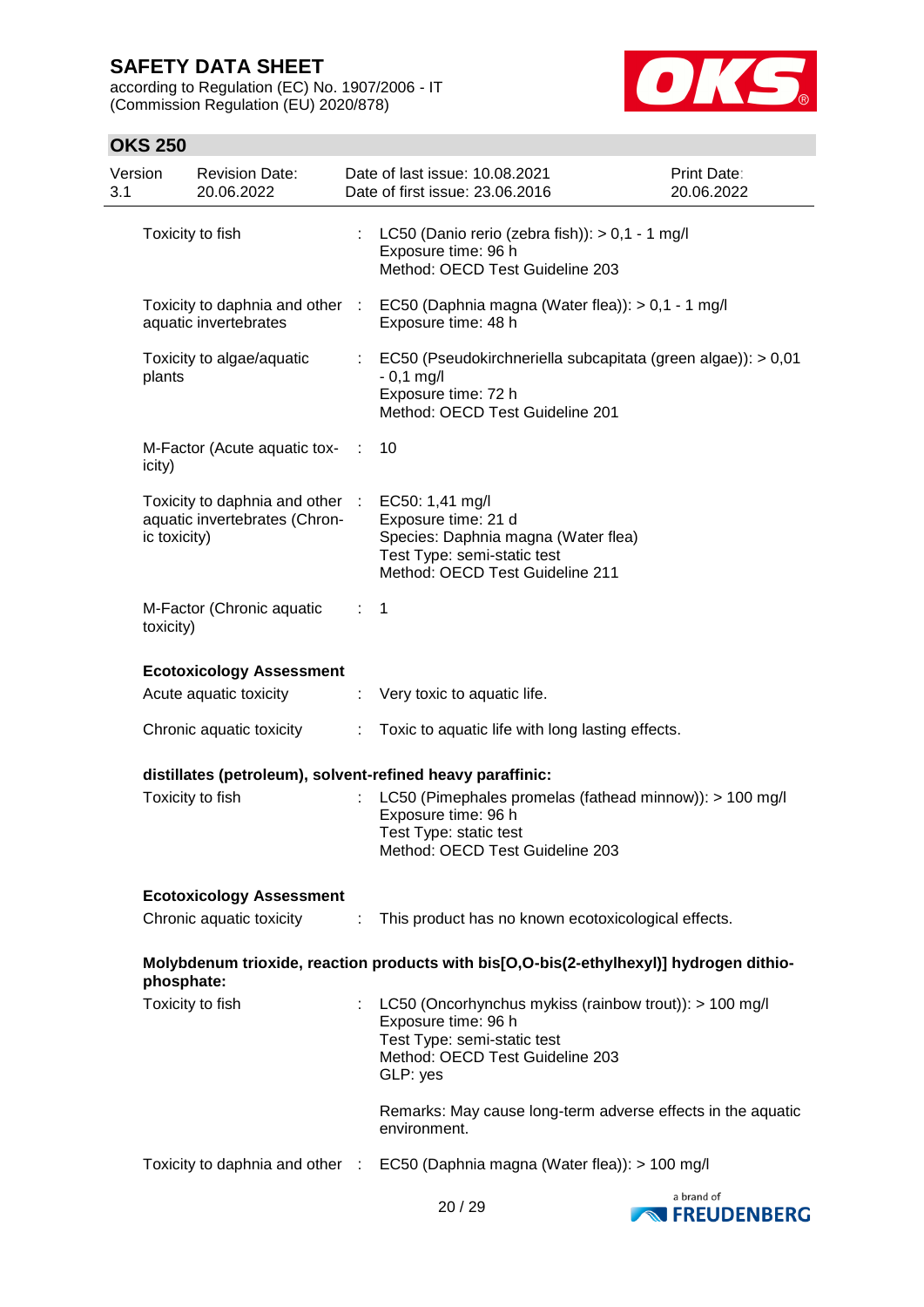according to Regulation (EC) No. 1907/2006 - IT (Commission Regulation (EU) 2020/878)



## **OKS 250**

| Version<br>3.1 |                    | <b>Revision Date:</b><br>20.06.2022                      |    | Date of last issue: 10.08.2021<br>Date of first issue: 23.06.2016                                                                                                                | <b>Print Date:</b><br>20.06.2022 |
|----------------|--------------------|----------------------------------------------------------|----|----------------------------------------------------------------------------------------------------------------------------------------------------------------------------------|----------------------------------|
|                |                    | aquatic invertebrates                                    |    | Exposure time: 48 h<br>Test Type: static test<br>Method: OECD Test Guideline 202<br>GLP: yes                                                                                     |                                  |
|                | plants             | Toxicity to algae/aquatic                                | ÷. | EC50 (Pseudokirchneriella subcapitata (green algae)): > 100<br>mg/l<br>Exposure time: 72 h<br>Test Type: static test<br>Method: OECD Test Guideline 201<br>GLP: yes              |                                  |
|                | $\leq 10 \mu m$ ]: |                                                          |    | titanium dioxide; [in powder form containing <1 % of particles with aerodynamic diameter                                                                                         |                                  |
|                |                    | Toxicity to fish                                         |    | LC50 (Oncorhynchus mykiss (rainbow trout)): > 100 mg/l<br>Exposure time: 96 h<br>Test Type: static test<br>Method: OECD Test Guideline 203                                       |                                  |
|                |                    | aquatic invertebrates                                    |    | Toxicity to daphnia and other : LC50 (Daphnia magna (Water flea)): > 100 mg/l<br>Exposure time: 48 h<br>Test Type: static test<br>Method: OECD Test Guideline 202                |                                  |
|                |                    | N,N'-ethylenedi(stearamide):                             |    |                                                                                                                                                                                  |                                  |
|                |                    | Toxicity to fish                                         |    | LC50 (Danio rerio (zebra fish)): > 10.000 mg/l<br>Exposure time: 96 h<br>Method: OECD Test Guideline 203                                                                         |                                  |
|                |                    | Toxicity to daphnia and other :<br>aquatic invertebrates |    | EC50 (Daphnia magna (Water flea)): > 10.000 mg/l<br>Exposure time: 48 h<br>Method: OECD Test Guideline 202                                                                       |                                  |
|                | plants             | Toxicity to algae/aquatic                                | ÷  | NOEC (Pseudokirchneriella subcapitata (green algae)): 0,053<br>mg/l<br>Exposure time: 72 h<br>Method: OECD Test Guideline 201<br>Remarks: No toxicity at the limit of solubility |                                  |

## **12.2 Persistence and degradability**

### **Product:**

| Biodegradability                                                | Remarks: No data available |
|-----------------------------------------------------------------|----------------------------|
| Physico-chemical removabil- : Remarks: No data available<br>ity |                            |

## **Components:**

## **calcium dihydroxide:**

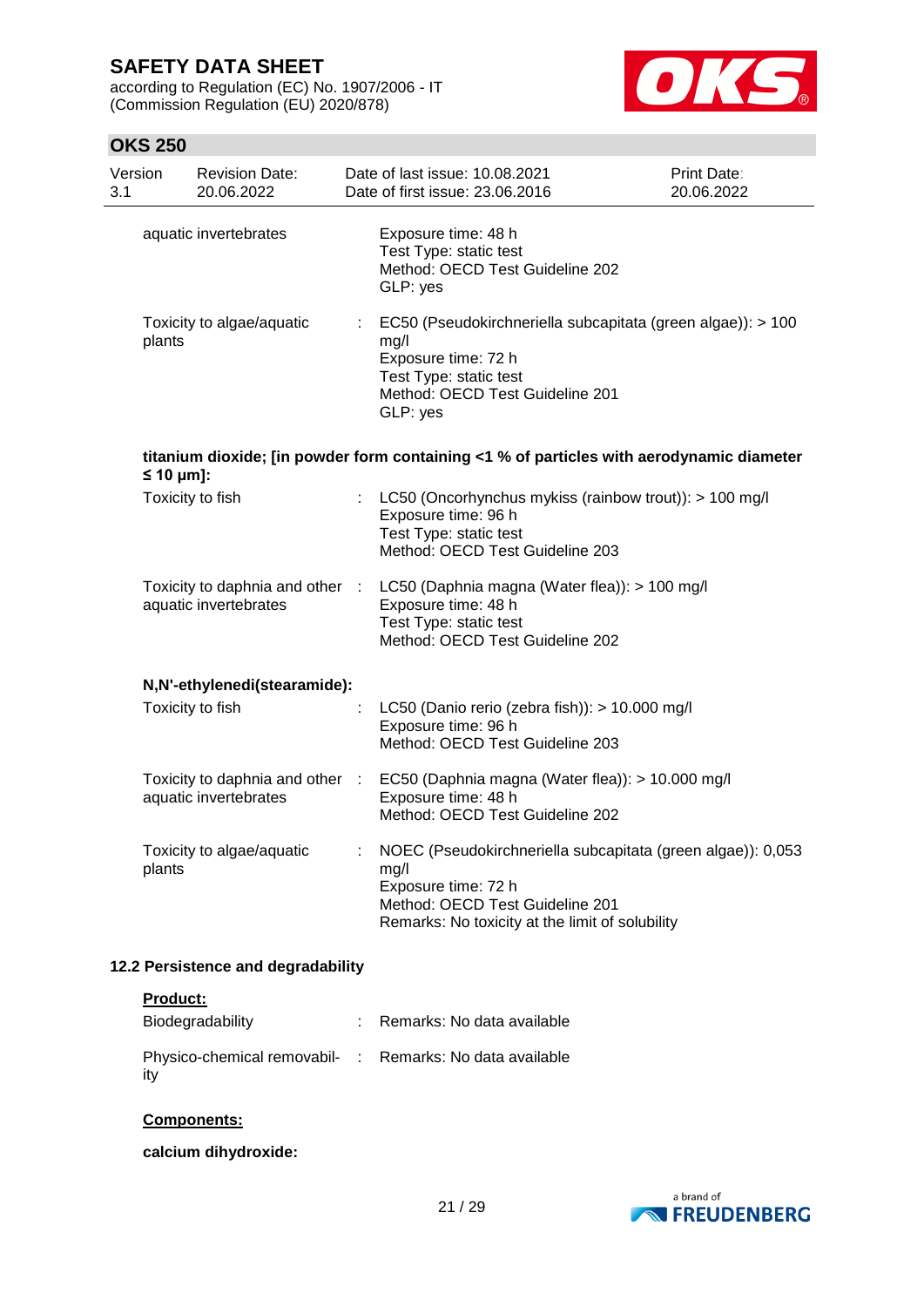according to Regulation (EC) No. 1907/2006 - IT (Commission Regulation (EU) 2020/878)



| Version<br>3.1 |                 | <b>Revision Date:</b><br>20.06.2022        |    | Date of last issue: 10.08.2021<br>Date of first issue: 23.06.2016                                                                                                                                                       | Print Date:<br>20.06.2022 |
|----------------|-----------------|--------------------------------------------|----|-------------------------------------------------------------------------------------------------------------------------------------------------------------------------------------------------------------------------|---------------------------|
|                |                 | Biodegradability                           | ÷. | Remarks: The methods for determining the biological degra-<br>dability are not applicable to inorganic substances.                                                                                                      |                           |
|                |                 | octadec-9-enoate]:                         |    | Amines, N-C16-C18-alkyl-(evennumbered, C18 unsaturated) propane-1,3-diaminium di[(9Z)-                                                                                                                                  |                           |
|                |                 | Biodegradability                           |    | Test Type: aerobic<br>Inoculum: activated sludge<br>Result: rapidly biodegradable<br>Biodegradation: 65 %<br>Exposure time: 28 d<br>Method: OECD Test Guideline 301D<br>GLP: yes                                        |                           |
|                | phosphate:      |                                            |    | Molybdenum trioxide, reaction products with bis[O,O-bis(2-ethylhexyl)] hydrogen dithio-                                                                                                                                 |                           |
|                |                 | Biodegradability                           |    | Result: Not rapidly biodegradable<br>Biodegradation: 11 %<br>Exposure time: 28 d<br>Method: OECD Test Guideline 301B                                                                                                    |                           |
|                |                 | N,N'-ethylenedi(stearamide):               |    |                                                                                                                                                                                                                         |                           |
|                |                 | Biodegradability                           |    | Result: Not readily biodegradable.                                                                                                                                                                                      |                           |
|                |                 | 12.3 Bioaccumulative potential             |    |                                                                                                                                                                                                                         |                           |
|                | <b>Product:</b> |                                            |    |                                                                                                                                                                                                                         |                           |
|                |                 | <b>Bioaccumulation</b>                     |    | Remarks: This mixture contains no substance considered to<br>be persistent, bioaccumulating and toxic (PBT).<br>This mixture contains no substance considered to be very<br>persistent and very bioaccumulating (vPvB). |                           |
|                |                 | <b>Components:</b>                         |    |                                                                                                                                                                                                                         |                           |
|                |                 | octadec-9-enoate]:                         |    | Amines, N-C16-C18-alkyl-(evennumbered, C18 unsaturated) propane-1,3-diaminium di[(9Z)-                                                                                                                                  |                           |
|                |                 | Bioaccumulation                            |    | Remarks: Bioaccumulation is unlikely.                                                                                                                                                                                   |                           |
|                |                 |                                            |    | distillates (petroleum), solvent-refined heavy paraffinic:                                                                                                                                                              |                           |
|                |                 | Partition coefficient: n-<br>octanol/water |    | log Pow: > 4 (20 °C)                                                                                                                                                                                                    |                           |
|                | phosphate:      |                                            |    | Molybdenum trioxide, reaction products with bis[O,O-bis(2-ethylhexyl)] hydrogen dithio-                                                                                                                                 |                           |
|                |                 | Partition coefficient: n-<br>octanol/water |    | : $log Pow: > 4$                                                                                                                                                                                                        |                           |
|                |                 | N,N'-ethylenedi(stearamide):               |    |                                                                                                                                                                                                                         |                           |

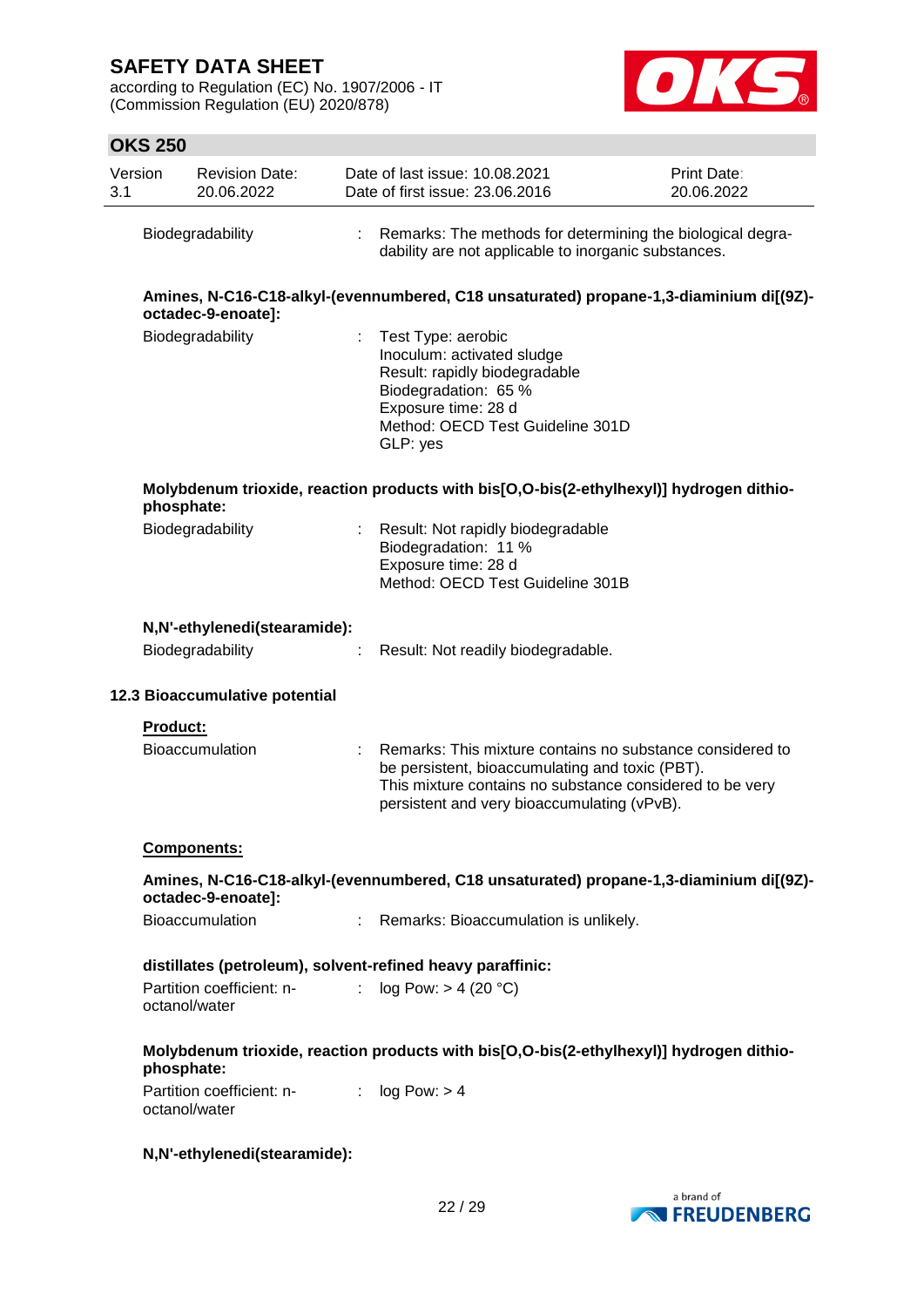according to Regulation (EC) No. 1907/2006 - IT (Commission Regulation (EU) 2020/878)



| Version<br>3.1 |                                                                                                          | <b>Revision Date:</b><br>20.06.2022                |                               | Date of last issue: 10.08.2021<br>Date of first issue: 23.06.2016                                                                                                                                                                                                         | <b>Print Date:</b><br>20.06.2022 |  |
|----------------|----------------------------------------------------------------------------------------------------------|----------------------------------------------------|-------------------------------|---------------------------------------------------------------------------------------------------------------------------------------------------------------------------------------------------------------------------------------------------------------------------|----------------------------------|--|
|                |                                                                                                          | <b>Bioaccumulation</b>                             |                               | Remarks: Bioaccumulation is unlikely.                                                                                                                                                                                                                                     |                                  |  |
|                |                                                                                                          | 12.4 Mobility in soil                              |                               |                                                                                                                                                                                                                                                                           |                                  |  |
|                | <b>Product:</b>                                                                                          |                                                    |                               |                                                                                                                                                                                                                                                                           |                                  |  |
|                | Mobility                                                                                                 |                                                    |                               | Remarks: No data available                                                                                                                                                                                                                                                |                                  |  |
|                |                                                                                                          | Distribution among environ-<br>mental compartments | ÷.                            | Remarks: No data available                                                                                                                                                                                                                                                |                                  |  |
|                |                                                                                                          | 12.5 Results of PBT and vPvB assessment            |                               |                                                                                                                                                                                                                                                                           |                                  |  |
|                | Product:                                                                                                 |                                                    |                               |                                                                                                                                                                                                                                                                           |                                  |  |
|                | Assessment                                                                                               |                                                    |                               | This substance/mixture contains no components considered<br>to be either persistent, bioaccumulative and toxic (PBT), or<br>very persistent and very bioaccumulative (vPvB) at levels of<br>0.1% or higher.                                                               |                                  |  |
|                |                                                                                                          | Components:                                        |                               |                                                                                                                                                                                                                                                                           |                                  |  |
|                | titanium dioxide; [in powder form containing <1 % of particles with aerodynamic diameter<br>≤ 10 $µm$ ]: |                                                    |                               |                                                                                                                                                                                                                                                                           |                                  |  |
|                | Assessment                                                                                               |                                                    |                               | Non-classified vPvB substance. Non-classified PBT substance                                                                                                                                                                                                               |                                  |  |
|                | 12.6 Endocrine disrupting properties                                                                     |                                                    |                               |                                                                                                                                                                                                                                                                           |                                  |  |
|                | Product:                                                                                                 |                                                    |                               |                                                                                                                                                                                                                                                                           |                                  |  |
|                | Assessment                                                                                               |                                                    |                               | The substance/mixture does not contain components consid-<br>ered to have endocrine disrupting properties according to<br>REACH Article 57(f) or Commission Delegated regulation<br>(EU) 2017/2100 or Commission Regulation (EU) 2018/605 at<br>levels of 0.1% or higher. |                                  |  |
|                |                                                                                                          | 12.7 Other adverse effects                         |                               |                                                                                                                                                                                                                                                                           |                                  |  |
|                | Product:                                                                                                 |                                                    |                               |                                                                                                                                                                                                                                                                           |                                  |  |
|                | mation                                                                                                   | Additional ecological infor-                       |                               | : Very toxic to aquatic organisms, may cause long-term adverse<br>effects in the aquatic environment.                                                                                                                                                                     |                                  |  |
|                |                                                                                                          | Components:                                        |                               |                                                                                                                                                                                                                                                                           |                                  |  |
|                | phosphate:                                                                                               |                                                    |                               | Molybdenum trioxide, reaction products with bis[O,O-bis(2-ethylhexyl)] hydrogen dithio-                                                                                                                                                                                   |                                  |  |
|                | mation                                                                                                   | Additional ecological infor-                       | $\mathcal{I}^{\mathcal{I}}$ . | May cause long lasting harmful effects to aquatic life.                                                                                                                                                                                                                   |                                  |  |
|                |                                                                                                          |                                                    |                               |                                                                                                                                                                                                                                                                           |                                  |  |
|                |                                                                                                          |                                                    |                               |                                                                                                                                                                                                                                                                           |                                  |  |
|                |                                                                                                          |                                                    |                               |                                                                                                                                                                                                                                                                           |                                  |  |

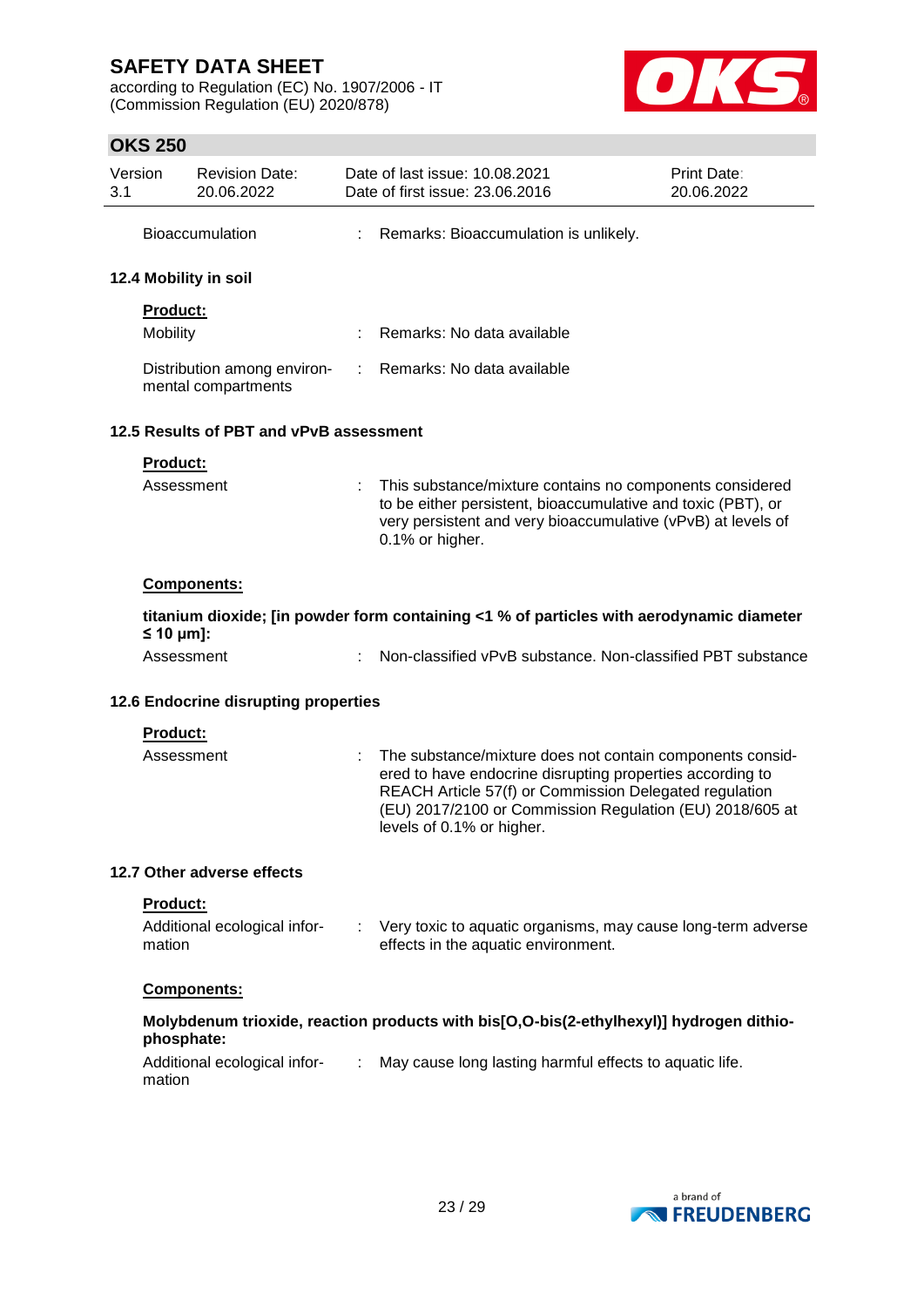according to Regulation (EC) No. 1907/2006 - IT (Commission Regulation (EU) 2020/878)



## **OKS 250**

| Version | <b>Revision Date:</b> | Date of last issue: 10.08.2021  | <b>Print Date:</b> |
|---------|-----------------------|---------------------------------|--------------------|
| 3.1     | 20.06.2022            | Date of first issue: 23,06,2016 | 20.06.2022         |

### **SECTION 13: Disposal considerations**

| 13.1 Waste treatment methods |                                                                                                                                                                                                                    |
|------------------------------|--------------------------------------------------------------------------------------------------------------------------------------------------------------------------------------------------------------------|
| Product                      | The product should not be allowed to enter drains, water<br>courses or the soil.<br>Do not dispose of with domestic refuse.<br>Dispose of as hazardous waste in compliance with local and<br>national regulations. |
|                              | Waste codes should be assigned by the user based on the<br>application for which the product was used.                                                                                                             |
| Contaminated packaging       | Packaging that is not properly emptied must be disposed of as<br>÷.<br>the unused product.<br>Dispose of waste product or used containers according to<br>local regulations.                                       |
|                              | The following Waste Codes are only suggestions:                                                                                                                                                                    |
| Waste Code                   | used product, unused product<br>12 01 12*, spent waxes and fats                                                                                                                                                    |
|                              | uncleaned packagings<br>15 01 10, packaging containing residues of or contaminated<br>by hazardous substances                                                                                                      |

## **SECTION 14: Transport information**

| 14.1 UN number or ID number  |                                                                                     |
|------------------------------|-------------------------------------------------------------------------------------|
| <b>ADN</b>                   | <b>UN 3077</b>                                                                      |
| <b>ADR</b>                   | <b>UN 3077</b>                                                                      |
| <b>RID</b>                   | <b>UN 3077</b>                                                                      |
| <b>IMDG</b>                  | <b>UN 3077</b>                                                                      |
| <b>IATA</b>                  | <b>UN 3077</b>                                                                      |
| 14.2 UN proper shipping name |                                                                                     |
| <b>ADN</b>                   | : ENVIRONMENTALLY HAZARDOUS SUBSTANCE, SOLID,<br>N.O.S.<br>$\left( \right)$         |
| <b>ADR</b>                   | : ENVIRONMENTALLY HAZARDOUS SUBSTANCE, SOLID,<br>N.O.S.<br>(fatty amine derivative) |
| <b>RID</b>                   | : ENVIRONMENTALLY HAZARDOUS SUBSTANCE, SOLID,<br>N.O.S.<br>$\left( \right)$         |

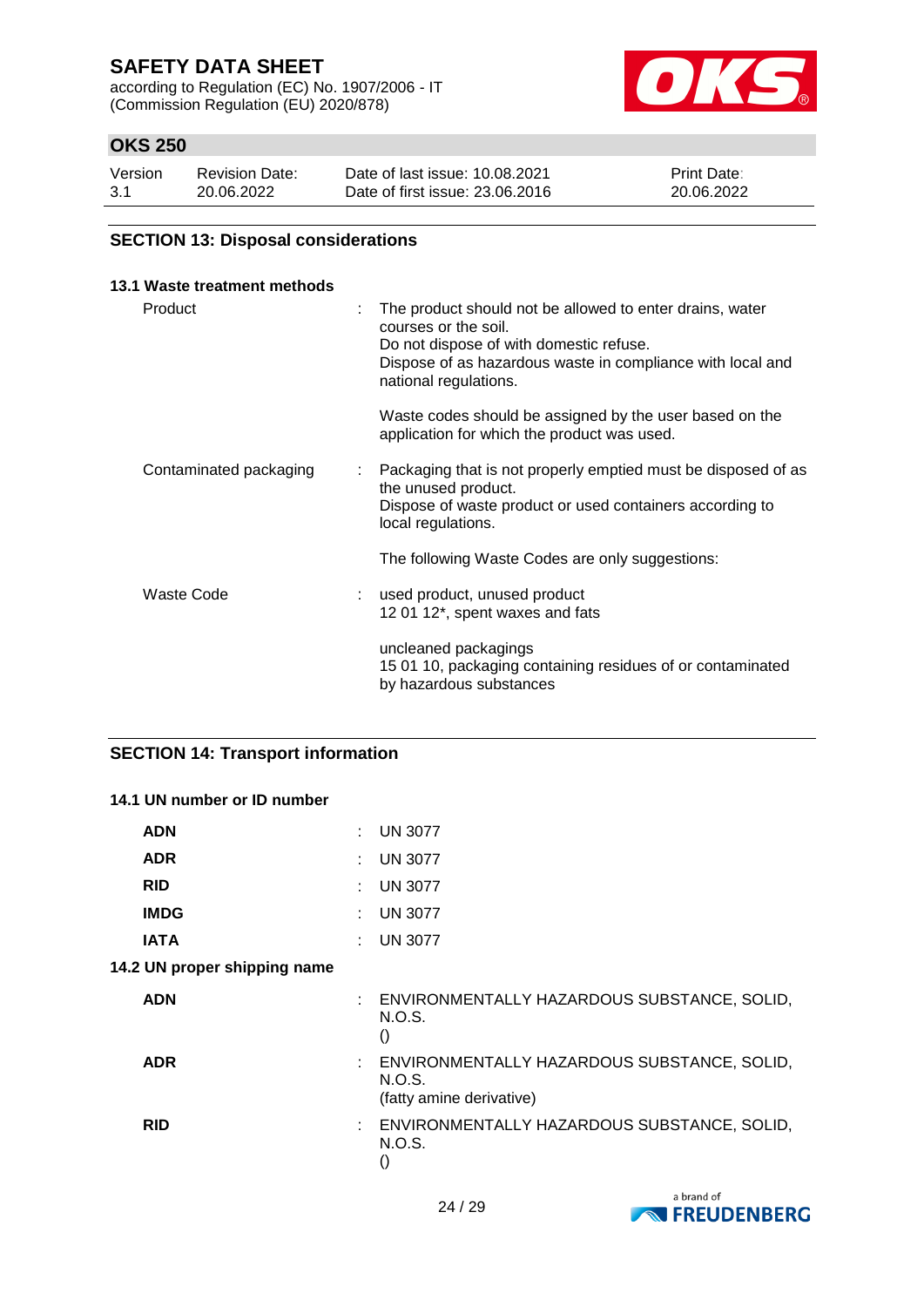according to Regulation (EC) No. 1907/2006 - IT (Commission Regulation (EU) 2020/878)



| Version<br>3.1 |                                                                      | <b>Revision Date:</b><br>20.06.2022                                                                                                                                                                                                                                                  |           | Date of last issue: 10.08.2021<br>Date of first issue: 23.06.2016                        | Print Date:<br>20.06.2022 |
|----------------|----------------------------------------------------------------------|--------------------------------------------------------------------------------------------------------------------------------------------------------------------------------------------------------------------------------------------------------------------------------------|-----------|------------------------------------------------------------------------------------------|---------------------------|
|                | <b>IMDG</b>                                                          |                                                                                                                                                                                                                                                                                      |           | ENVIRONMENTALLY HAZARDOUS SUBSTANCE, SOLID,<br><b>N.O.S.</b><br>(fatty amine derivative) |                           |
|                | <b>IATA</b>                                                          |                                                                                                                                                                                                                                                                                      |           | Environmentally hazardous substance, solid, n.o.s.<br>(fatty amine derivative)           |                           |
|                |                                                                      | 14.3 Transport hazard class(es)                                                                                                                                                                                                                                                      |           |                                                                                          |                           |
|                | <b>ADN</b>                                                           |                                                                                                                                                                                                                                                                                      | t         | 9                                                                                        |                           |
|                | <b>ADR</b>                                                           |                                                                                                                                                                                                                                                                                      | t         | 9                                                                                        |                           |
|                | <b>RID</b>                                                           |                                                                                                                                                                                                                                                                                      | ÷         | 9                                                                                        |                           |
|                | <b>IMDG</b>                                                          |                                                                                                                                                                                                                                                                                      |           | 9                                                                                        |                           |
|                | <b>IATA</b>                                                          |                                                                                                                                                                                                                                                                                      |           | 9                                                                                        |                           |
|                |                                                                      | 14.4 Packing group                                                                                                                                                                                                                                                                   |           |                                                                                          |                           |
|                | <b>ADN</b><br>Labels<br><b>ADR</b><br>Labels<br><b>RID</b><br>Labels | Packing group<br><b>Classification Code</b><br><b>Hazard Identification Number</b><br>Packing group<br><b>Classification Code</b><br>Hazard Identification Number :<br>Tunnel restriction code<br>Packing group<br><b>Classification Code</b><br><b>Hazard Identification Number</b> | $\cdot$ : | Ш<br>M7<br>90<br>9<br>III<br>M7<br>90<br>9<br>$(-)$<br>Ш<br>M7<br>90<br>9                |                           |
|                | IMDG<br>Labels<br>EmS Code                                           | Packing group                                                                                                                                                                                                                                                                        |           | Ш<br>9<br>F-A, S-F                                                                       |                           |
|                | aircraft)<br>Labels                                                  | <b>IATA (Cargo)</b><br>Packing instruction (cargo<br>Packing instruction (LQ)<br>Packing group                                                                                                                                                                                       |           | 956<br>Y956<br>Ш<br>Miscellaneous Dangerous Goods                                        |                           |
|                | ger aircraft)<br>Labels                                              | <b>IATA (Passenger)</b><br>Packing instruction (passen-<br>Packing instruction (LQ)<br>Packing group                                                                                                                                                                                 |           | 956<br>Y956<br>Ш<br>Miscellaneous Dangerous Goods                                        |                           |

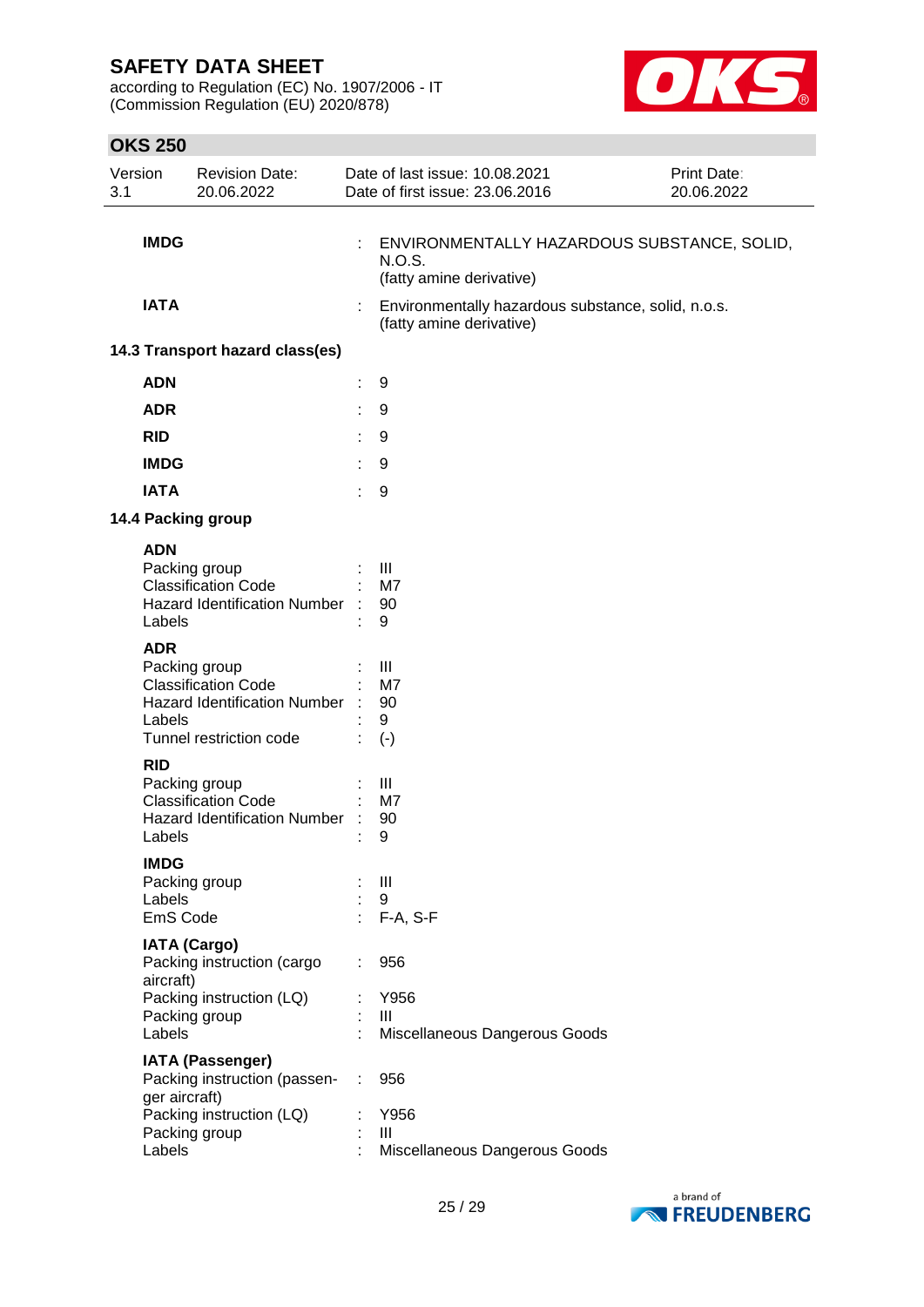according to Regulation (EC) No. 1907/2006 - IT (Commission Regulation (EU) 2020/878)



## **OKS 250**

| Version | <b>Revision Date:</b> | Date of last issue: 10.08.2021  | <b>Print Date:</b> |
|---------|-----------------------|---------------------------------|--------------------|
| -3.1    | 20.06.2022            | Date of first issue: 23,06,2016 | 20.06.2022         |

#### **14.5 Environmental hazards**

| <b>ADN</b><br>Environmentally hazardous                 | ÷  | no  |
|---------------------------------------------------------|----|-----|
| <b>ADR</b><br>Environmentally hazardous                 | ÷. | ves |
| RID<br>Environmentally hazardous                        | ÷. | ves |
| <b>IMDG</b><br>Marine pollutant                         |    | ves |
| <b>IATA (Passenger)</b><br>Environmentally hazardous    | ÷. | ves |
| <b>IATA (Cargo)</b><br><b>Environmentally hazardous</b> | ÷  |     |

### **14.6 Special precautions for user**

The transport classification(s) provided herein are for informational purposes only, and solely based upon the properties of the unpackaged material as it is described within this Safety Data Sheet. Transportation classifications may vary by mode of transportation, package sizes, and variations in regional or country regulations.

### **14.7 Maritime transport in bulk according to IMO instruments**

: Not applicable for product as supplied.

### **SECTION 15: Regulatory information**

### **15.1 Safety, health and environmental regulations/legislation specific for the substance or mixture**

| REACH - Restrictions on the manufacture, placing on<br>the market and use of certain dangerous substances,<br>mixtures and articles (Annex XVII) |               | $\therefore$ Not applicable                                                                                                      |
|--------------------------------------------------------------------------------------------------------------------------------------------------|---------------|----------------------------------------------------------------------------------------------------------------------------------|
| REACH - Candidate List of Substances of Very High<br>Concern for Authorisation (Article 59).<br>(EU SVHC)                                        |               | : This product does not contain sub-<br>stances of very high concern (Regu-<br>lation (EC) No 1907/2006 (REACH),<br>Article 57). |
| REACH - List of substances subject to authorisation<br>(Annex XIV)<br>(EU. REACH-Annex XIV)                                                      |               | : Not applicable                                                                                                                 |
| Regulation (EC) No 1005/2009 on substances that de-<br>plete the ozone layer<br>(EC 1005/2009)                                                   | ÷.            | Not applicable                                                                                                                   |
| Regulation (EU) 2019/1021 on persistent organic pollu-<br>tants (recast)<br>(EU POP)                                                             | $\mathcal{L}$ | Not applicable                                                                                                                   |
| Regulation (EC) No 649/2012 of the European Parlia-                                                                                              | ÷             | Not applicable                                                                                                                   |

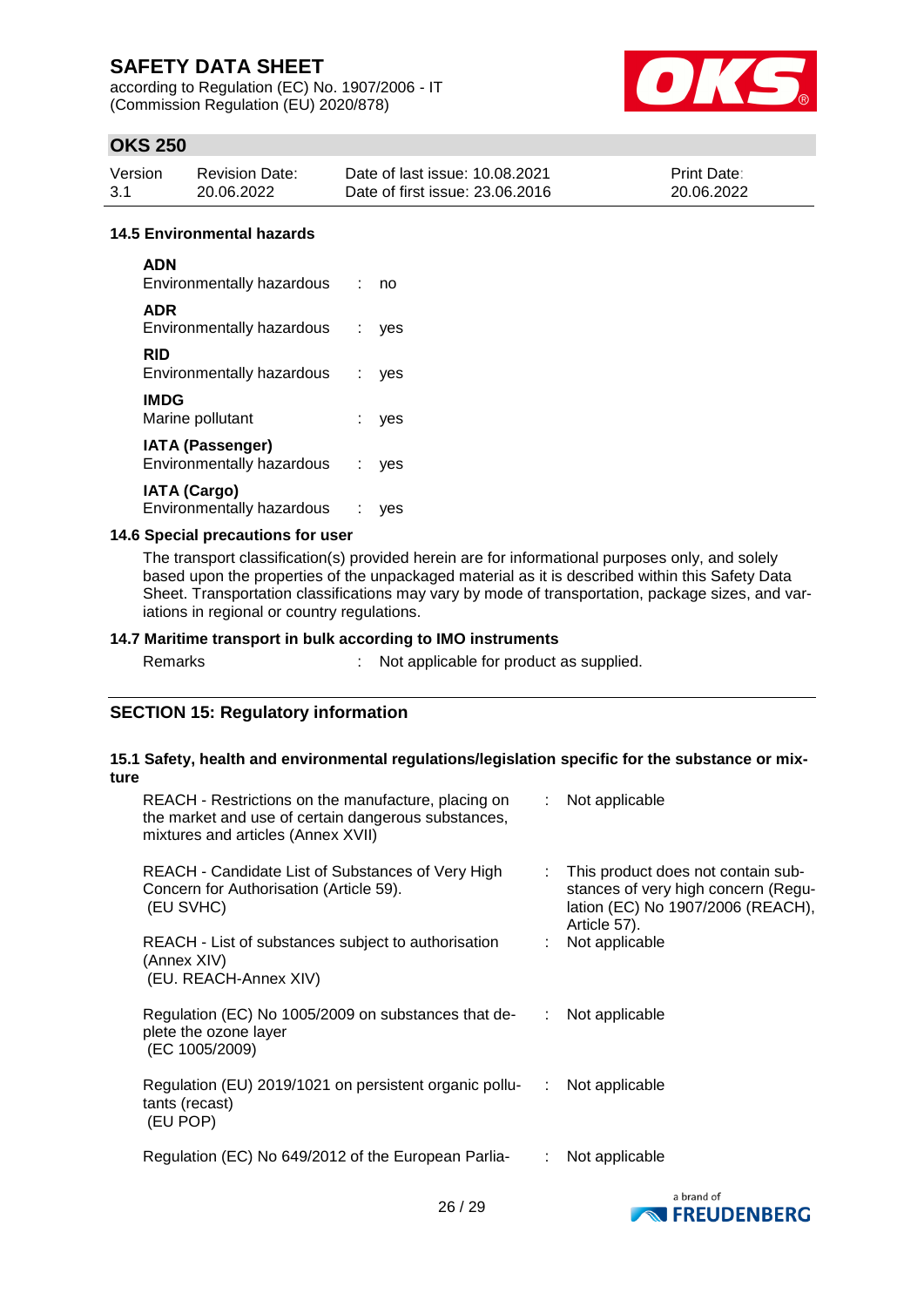according to Regulation (EC) No. 1907/2006 - IT (Commission Regulation (EU) 2020/878)



## **OKS 250**

| Version  | <b>Revision Date:</b>  | Date of last issue: 10.08.2021                        | <b>Print Date:</b> |
|----------|------------------------|-------------------------------------------------------|--------------------|
| 3.1      | 20.06.2022             | Date of first issue: 23.06.2016                       | 20.06.2022         |
| (EU PIC) | of dangerous chemicals | ment and the Council concerning the export and import |                    |

Seveso III: Directive 2012/18/EU of the European : E1 Parliament and of the Council on the control of major-accident hazards involving dangerous substances.

ENVIRONMENTAL HAZARDS

Volatile organic compounds : Directive 2010/75/EU of 24 November 2010 on industrial emissions (integrated pollution prevention and control) Volatile organic compounds (VOC) content: < 0,01 %

### **Other regulations:**

Legislative Decree April 9,2008, 81 (Implementation of Article 1 of the Law of 3 August 2007, n. 123, concerning the protection of health and safety in the workplace.) and subsequent amendments

Legislative Decree April 3, 2006, n.152, (Environmental standards) and subsequent amendments

Legislative Decree February 6, 2009, 21 (Regulations for the execution of the provisions laid down in Regulation (EC) no. 648/2004 on detergents)

#### **15.2 Chemical safety assessment**

This information is not available.

### **SECTION 16: Other information**

#### **Full text of H-Statements**

| H <sub>304</sub><br>H315<br>H317<br>H318<br>H <sub>3</sub> 19<br>H <sub>335</sub><br>H373 | May be fatal if swallowed and enters airways.<br>Causes skin irritation.<br>May cause an allergic skin reaction.<br>Causes serious eye damage.<br>Causes serious eye irritation.<br>May cause respiratory irritation.<br>May cause damage to organs through prolonged or repeated<br>exposure if swallowed. |
|-------------------------------------------------------------------------------------------|-------------------------------------------------------------------------------------------------------------------------------------------------------------------------------------------------------------------------------------------------------------------------------------------------------------|
| H400<br>H411<br>H413                                                                      | : Very toxic to aquatic life.<br>Toxic to aquatic life with long lasting effects.<br>May cause long lasting harmful effects to aquatic life.                                                                                                                                                                |
|                                                                                           |                                                                                                                                                                                                                                                                                                             |

## **Full text of other abbreviations**

Note L **Interpreteral Contract Contract Contract** : The harmonised classification as a carcinogen applies unless

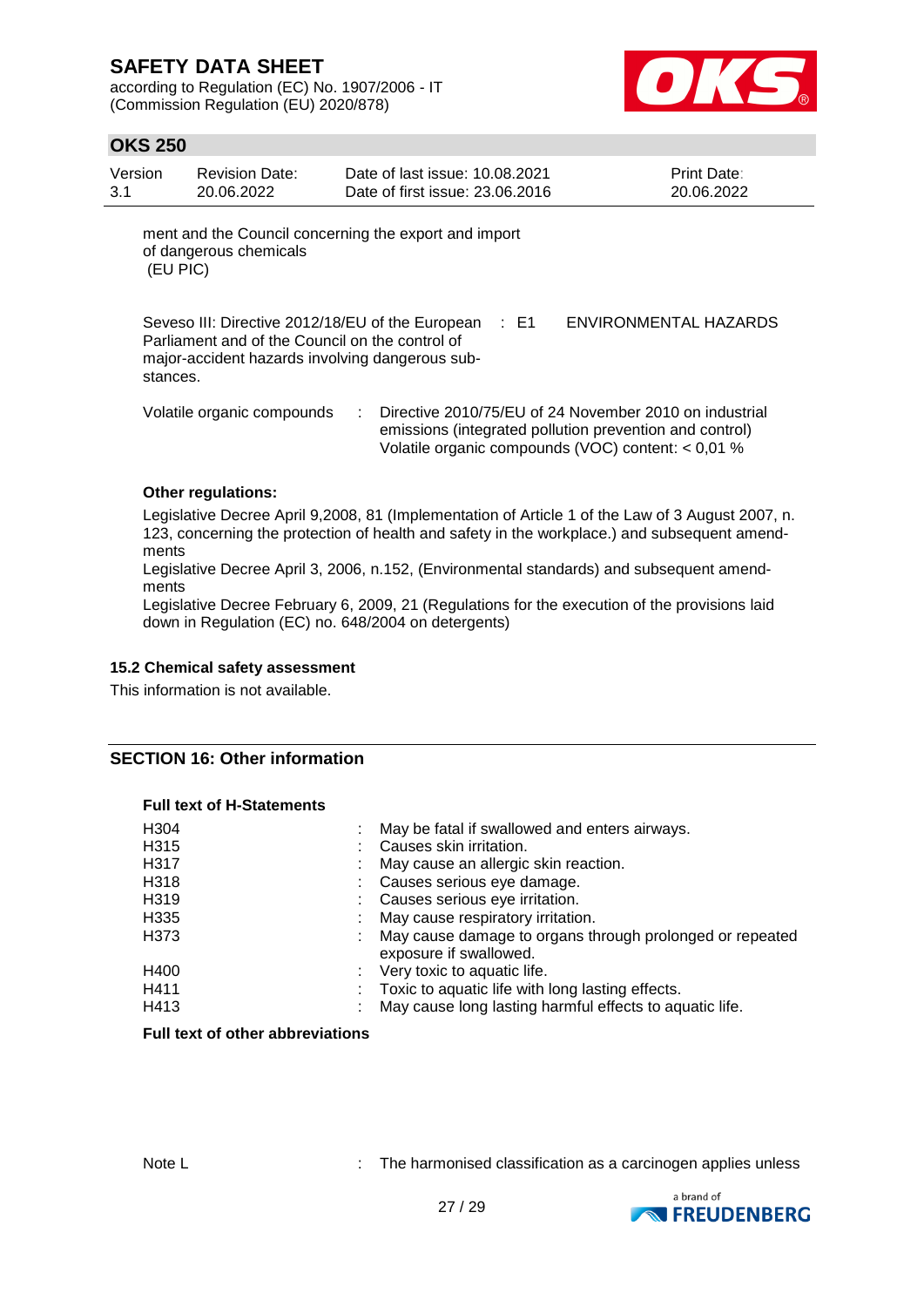according to Regulation (EC) No. 1907/2006 - IT (Commission Regulation (EU) 2020/878)



## **OKS 250**

| Version<br>3.1 | <b>Revision Date:</b><br>20.06.2022                                      | Date of last issue: 10.08.2021<br>Date of first issue: 23.06.2016                                                                                                                                                                                                                                                                                                                                                                                                              | Print Date:<br>20.06.2022 |
|----------------|--------------------------------------------------------------------------|--------------------------------------------------------------------------------------------------------------------------------------------------------------------------------------------------------------------------------------------------------------------------------------------------------------------------------------------------------------------------------------------------------------------------------------------------------------------------------|---------------------------|
|                |                                                                          | it can be shown that the substance contains less than 3 % of<br>dimethyl sulphoxide extract as measured by IP 346 ("Determi-<br>nation of polycyclic aromatics in unused lubricating base oils<br>and asphaltene free petroleum fractions - Dimethyl sulphoxide<br>extraction refractive index method"Institute of Petroleum, Lon-<br>don), in which case a classification in accordance with Title II<br>of this Regulation shall be performed also for that hazard<br>class. |                           |
|                | 2017/164/EU                                                              | Europe. Commission Directive 2017/164/EU establishing a<br>fourth list of indicative occupational exposure limit values                                                                                                                                                                                                                                                                                                                                                        |                           |
| <b>IT OEL</b>  |                                                                          | Italy. List of indicative limit values for professional exposure to<br>chemical agents.                                                                                                                                                                                                                                                                                                                                                                                        |                           |
|                | 2017/164/EU / STEL<br>2017/164/EU / TWA<br>IT OEL / TWA<br>IT OEL / STEL | Short term exposure limit<br>Limit Value - eight hours<br>8 hour exposure limit<br>Short term exposure limit                                                                                                                                                                                                                                                                                                                                                                   |                           |

ADN - European Agreement concerning the International Carriage of Dangerous Goods by Inland Waterways; ADR - Agreement concerning the International Carriage of Dangerous Goods by Road; AIIC - Australian Inventory of Industrial Chemicals; ASTM - American Society for the Testing of Materials; bw - Body weight; CLP - Classification Labelling Packaging Regulation; Regulation (EC) No 1272/2008; CMR - Carcinogen, Mutagen or Reproductive Toxicant; DIN - Standard of the German Institute for Standardisation; DSL - Domestic Substances List (Canada); ECHA - European Chemicals Agency; EC-Number - European Community number; ECx - Concentration associated with x% response; ELx - Loading rate associated with x% response; EmS - Emergency Schedule; ENCS - Existing and New Chemical Substances (Japan); ErCx - Concentration associated with x% growth rate response; GHS - Globally Harmonized System; GLP - Good Laboratory Practice; IARC - International Agency for Research on Cancer; IATA - International Air Transport Association; IBC - International Code for the Construction and Equipment of Ships carrying Dangerous Chemicals in Bulk; IC50 - Half maximal inhibitory concentration; ICAO - International Civil Aviation Organization; IECSC - Inventory of Existing Chemical Substances in China; IMDG - International Maritime Dangerous Goods; IMO - International Maritime Organization; ISHL - Industrial Safety and Health Law (Japan); ISO - International Organisation for Standardization; KECI - Korea Existing Chemicals Inventory; LC50 - Lethal Concentration to 50 % of a test population; LD50 - Lethal Dose to 50% of a test population (Median Lethal Dose); MARPOL - International Convention for the Prevention of Pollution from Ships; n.o.s. - Not Otherwise Specified; NO(A)EC - No Observed (Adverse) Effect Concentration; NO(A)EL - No Observed (Adverse) Effect Level; NOELR - No Observable Effect Loading Rate; NZIoC - New Zealand Inventory of Chemicals; OECD - Organization for Economic Co-operation and Development; OPPTS - Office of Chemical Safety and Pollution Prevention; PBT - Persistent, Bioaccumulative and Toxic substance; PICCS - Philippines Inventory of Chemicals and Chemical Substances; (Q)SAR - (Quantitative) Structure Activity Relationship; REACH - Regulation (EC) No 1907/2006 of the European Parliament and of the Council concerning the Registration, Evaluation, Authorisation and Restriction of Chemicals; RID - Regulations concerning the International Carriage of Dangerous Goods by Rail; SADT - Self-Accelerating Decomposition Temperature; SDS - Safety Data Sheet; SVHC - Substance of Very High Concern; TCSI - Taiwan Chemical Substance Inventory; TECI - Thailand Existing Chemicals Inventory; TRGS - Technical Rule for Hazardous Substances; TSCA - Toxic Substances Control Act (United States); UN - United Nations; vPvB - Very Persistent and Very Bioaccumulative

### **Further information Classification of the mixture: Classification procedure:**